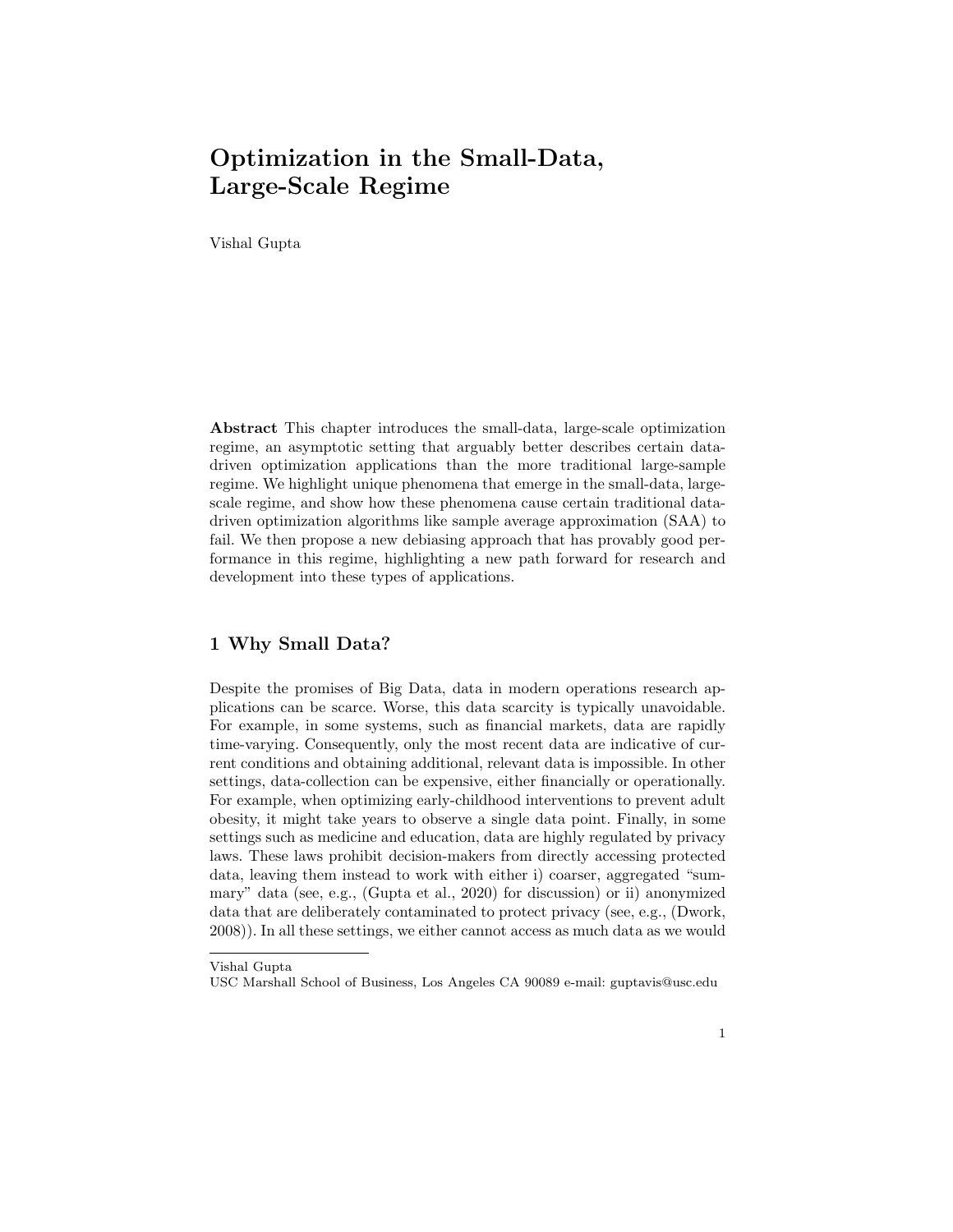ideally like, or we cannot access the kind of data we would ideally like. In this sense, data are fundamentally scarce, and any estimates of uncertain parameters in the system necessarily have low precision.

In the context of operations management, specifically, data scarcity sometimes arises as a result of personalization or customization. Indeed, real-world applications often require making thousands of separate decisions simultaneously, each customized to a particular, person, product and instant of time. Such personalization exacerbates data scarcity, since there may only be a few similar people, products, and times historically from which to draw.

This "personalization induced data scarcity" is not simply a pathological possibility, but rather a commonplace occurrence. For example, Gupta and Rusmevichientong (2021) studies data from a large online retailer that sells hundreds of thousands of products per quarter. The authors show that even among the most popular product categories, half of all product types sold have fewer than 10 total sales in the last quarter. Similarly, the Movie-Lens25M dataset (Harper and Konstan, 2015) consists of 25 million ratings of 62,000 movies by 162,000 users. Despite this size, 60% of movies have 10 or fewer ratings. Finally, Liu and Li (2017) observe that even when using real-time GPS traffic data from millions of drivers, many arcs in urban road network are traveled relatively infrequently, leading to "stale" data that are too old to be meaningful. Similar examples, with large datasets describing a huge number of uncertain parameters but where most parameters have a fairly limited amount of relevant data, abound throughout operation research.

In the absence of strong modeling assumptions, data scarcity limits our ability to estimate uncertain quantities effectively. Hence, most uncertain parameters in these settings necessarily admit, at best, low-precision estimates. We term decision-making settings with these features  $-i.e.,$  many uncertain parameters, each with a *low precision estimate* – the small-data, large-scale regime.

Despite the prevalence of applications in the small-data, large-scale regime, however, most data-driven optimization methods are inspired by and analyzed in the large-sample regime, i.e., the setting where the available data are increasing, and all uncertain parameters admit increasingly precise estimates. Many data-driven algorithms behave very differently in these two regimes, suggesting provably good theoretical performance in the large-sample regime might tell us nothing about an algorithm's practical performance in the smalldata, large-scale regime.

Consequently, this chapter focuses on the small-data, large-scale regime, with particular emphasis on unique phenomena not typically seen in the large-sample regime. Our goal is twofold: i) understand how these phenomena impact the performance of certain "traditional" data-driven optimization algorithms, and, ii) exploit these new phenomena to design better algorithms tailored to applications in this regime.

Philosophically, the distinction between large-sample and small-data, largescale regimes mirrors the distinction between the macroscopic and molecular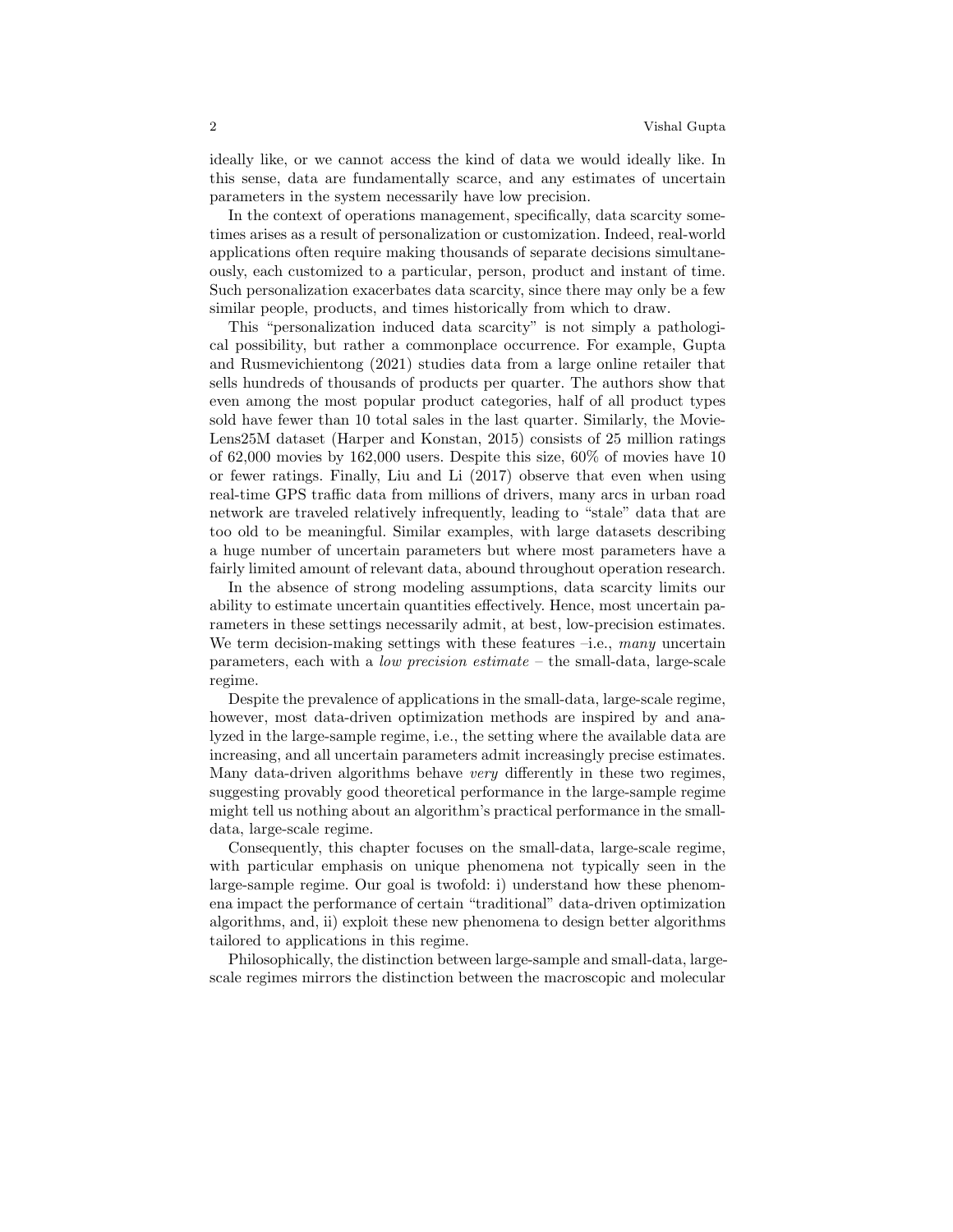scales in physics. We now know that certain phenomenon, like statistical and quantum mechanical effects, are essentially negligible when modeling every day objects at the macroscopic scale such as cars, people and buildings. However, at the molecular scale, these forces dominate other forces such as gravity and friction, and hence objects at this scale behave in "unintuitive" ways. Indeed, the guiding principle of nanotechnology is that one can engineer systems at the molecular scale to directly exploit these unintuitive phenomena to achieve performance not possible at the macroscopic sale.

Our goal in studying the small-data, large-scale regime is similar. We seek to describe and understand the new "unintuitive" phenomena that emerge in this regime in order to exploit them in the aforementioned applications, much in the same way nanotechnology does for the molecular scale.

#### 1.1 Structure

The remainder of this chapter is organized as follows: We first introduce a somewhat stylized data-driven optimization model that allows us to easily contrast the small-data, large-scale and large-sample regimes. We then highlight unique phenomenon arising in this regime and show that algorithms designed with large-sample intuition can have very poor behavior in the smalldata, large-scale regime. In the second part of the chapter, we develop an alternative approach based on debiasing to illustrate that there do exist – at least in our stylized model – simple algorithms which have excellent behavior in both regimes.

# 2 Contrasting the Large-Sample and Small-Data, Large-Scale Regimes

# 2.1 Model

We begin with the optimization model

$$
\boldsymbol{x}^* \in \operatorname*{arg\,min}_{\boldsymbol{x} \in \mathcal{X}} \boldsymbol{\mu}^\top \boldsymbol{x},\tag{1}
$$

where  $\mathcal{X} \subseteq \mathbb{R}^n$  is a known, feasible region, and  $\mu \in \mathbb{R}^n$  is an unknown, deterministic vector representing uncertain parameters. Throughout, we assume that we observe a random variable  $\mathbf{Z} \in \mathbb{R}^n$  representing an estimate of  $\boldsymbol{\mu}$ such that

$$
\mathbb{E}\left[\mathbf{Z}\right] = \boldsymbol{\mu}, \text{ and } \mathbb{E}\left[\left(Z_j - \mu_j\right)^2\right] = 1/\nu_j \quad j = 1, \dots, n. \tag{2}
$$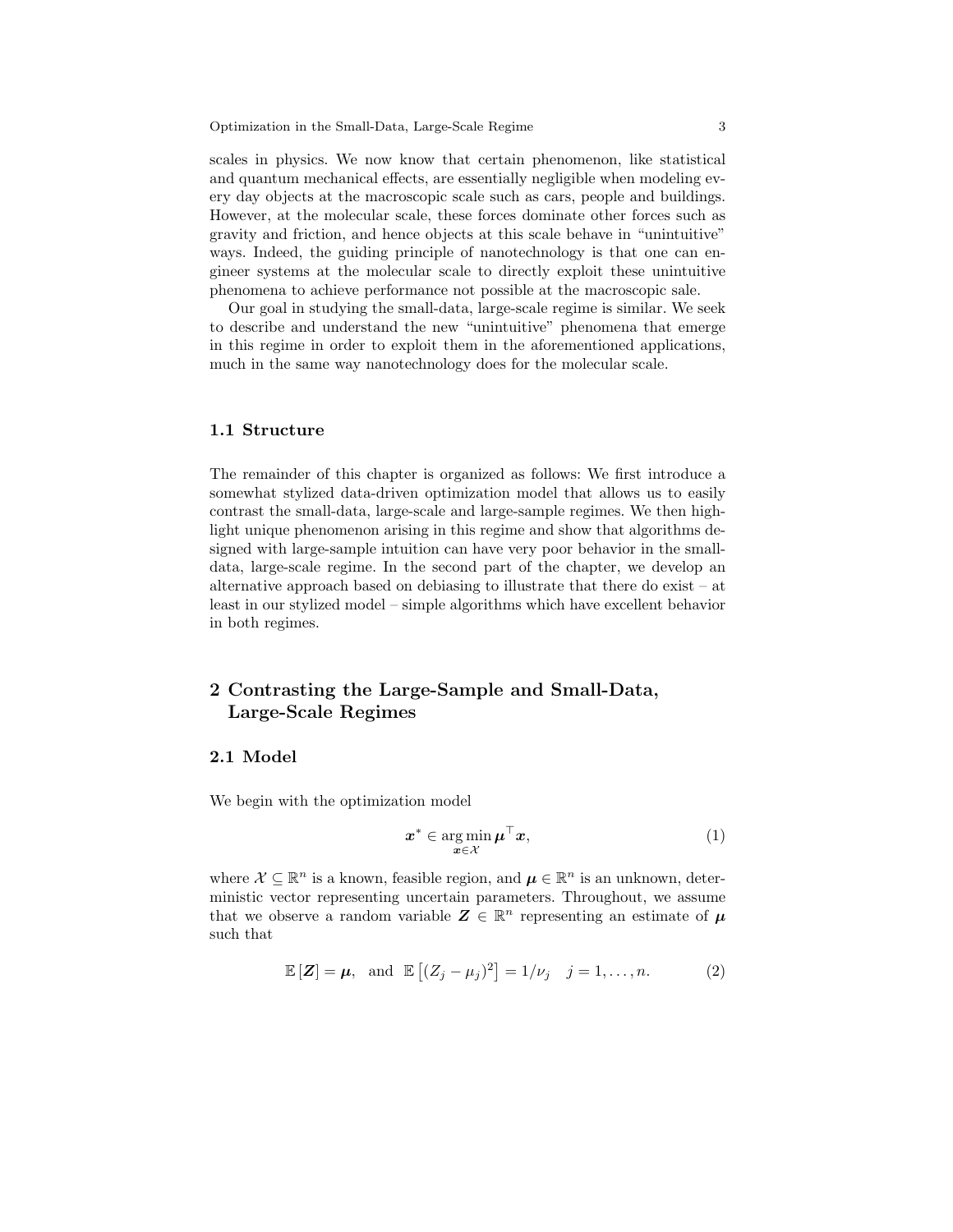In words,  $Z_j$  is an unbiased estimator of  $\mu_j$  with precision  $\nu_j$ . (Recall precision is the reciprocal of variance.) We make no assumptions on the convexity or shape of  $X$ ; it may be a discrete set or involve non-linear, non-convex constraints. For convenience, we define  $\nu_{\min} \equiv \min_i \nu_i$  and  $\nu_{\max} \equiv \max_i \nu_i$ .

Albeit stylized, Problem (1) subsumes network optimization applications with uncertain edge costs such as minimum spanning tree, shortest path, the traveling salesman, and matching on graphs (Bertsimas and Tsitsiklis, 1997). As noted in Elmachtoub and Grigas (2021), with a clever reformulation, Problem (1) also subsumes some inventory optimization applications with uncertain demands like the economic lot-sizing problem. Finally, through non-linear transformations (that may introduce non-convexities in  $\mathcal{X}$ ), Problem (1) can also model certain multiproduct pricing problems and portfolio optimization problems (Gupta et al., 2021). In this sense, Problem (1) represents a general setting under which to study the small-data, large-scale regime.

Our use of the probabilistic model Eq. (2), however, deviates somewhat from the traditional operations literature. Equation (2) abstracts away from the data generation mechanism and instead focuses on the properties of the estimators  $Z_j$  built from that data. Importantly, this framework allows us to describe and analyze both the large-sample and small-data, large-scale regimes in a variety of data settings with a minimal amount of mathematical overhead.

Namely, instances of Problem (1) under Eq. (2) fall under the small-data, large-scale regime when n is very large relative to  $\nu_{\text{max}}$  (a large number of uncertainties, but all estimates are imprecise). By contrast, such instances fall under the large-sample regime when n is small relative to  $\nu_{\min}$  (a fixed number of uncertainties, and all estimates are very precise). One can formalize these definitions by introducing an asymptotic sequence of instances of Problem (1) (see Gupta and Rusmevichientong (2021) for details), but the extra formalism offers little insight in what follows, and, hence, we prefer these loose descriptions.

We next provide some examples illustrating how these definitions of both regimes in terms of  $n$ ,  $\nu_{\text{min}}$  and  $\nu_{\text{max}}$  provide a unified framework for analyzing several different data settings:

### Independent, Identically Distributed (I.I.D) Data

Following Gupta and Rusmevichientong (2021), suppose that for each  $j = 1, \ldots, n$ , we observe  $\{\xi_{j1}, \ldots, \xi_{j,N_j}\}\$  i.i.d. draws of a random variable  $\xi_j$  with mean  $\mu_j$ . A natural estimator for  $\mu_j$  is the sample average  $Z_j \equiv N_j^{-1} \sum_{k=1}^{N_j} \xi_{k,N_j}$ , which is unbiased. Notice the precision of  $Z_j$  is proportional to  $N_j$ . Thus, our intuitive notion of large-sample asymptotics, i.e.,  $N_j \to \infty$  for all j, corresponds to  $\nu_{\min} \to \infty$ . By contrast, our intuitive notion of small-data, i.e.  $N_j$  small and fixed for all j, corresponds to  $\nu_{\text{max}}$  small and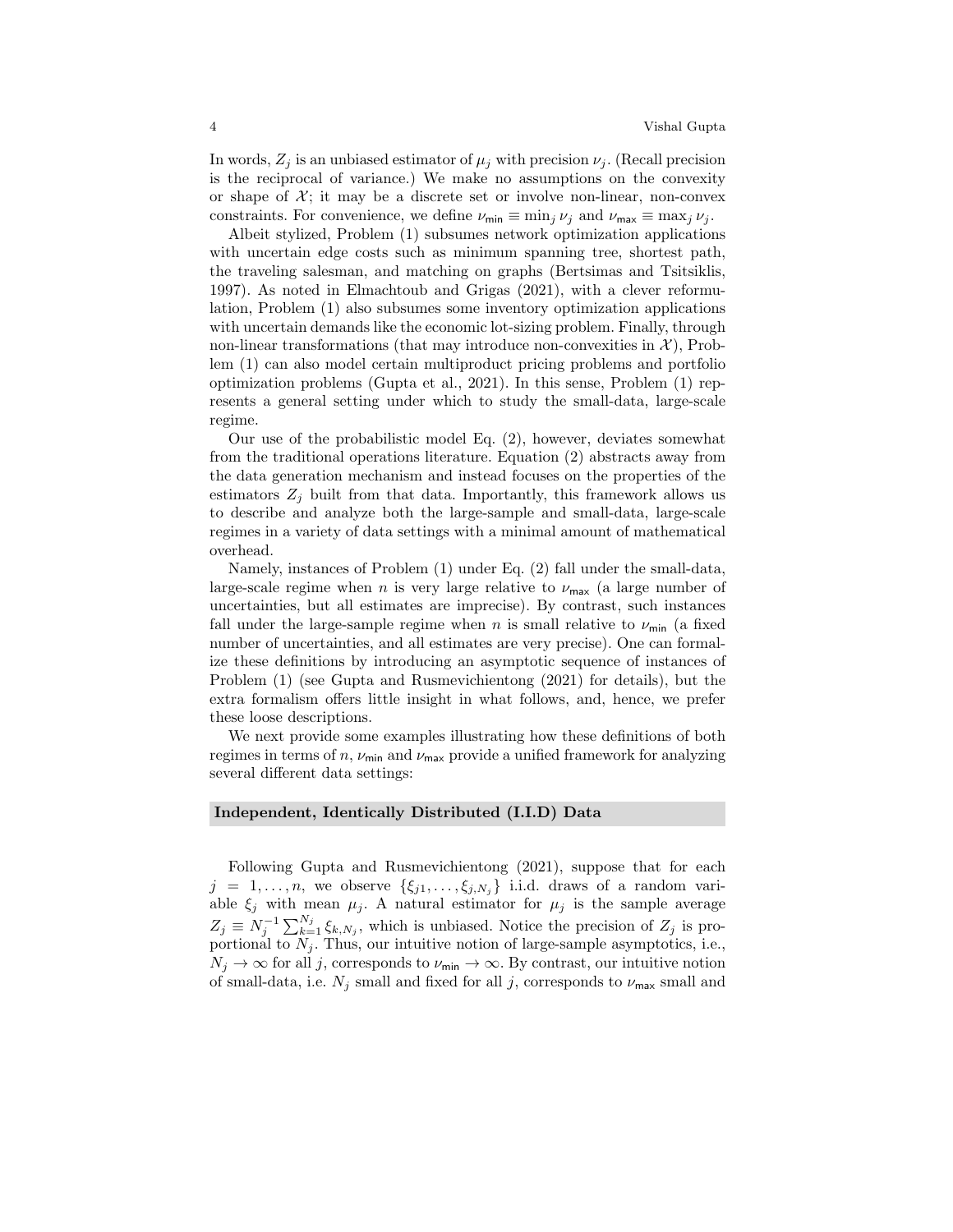fixed. Large-scale naturally corresponds to large n. In this way, both largesample and small-data, large-scale regimes can be described entirely by the precisions and dimension  $n$  in Eq. (2) without explicitly modeling the i.i.d. sampling.

# Weakly Stationary Time Series

Building on our previous example, suppose now that the sequence  $(\xi_{j1}, \ldots, \xi_{j,N_j})$ are not i.i.d. for each  $j$ , but follow a weakly stationary time series. One can confirm that sample mean is still an unbiased estimate for  $\mu_i$ , but its precision depends not only on  $N_j$ , but also the auto-covariance structure of the time series. In particular, for a highly-autocorrelated time series, information accumulates slowly, and  $N_j$  must be fairly large before one can learn  $\mu_j$ precisely.

Fortunately, we can still discuss both regimes without explicitly specifying this covariance structure by again appealing to the precisions  $\nu_{\min}$  and  $\nu_{\max}$ . In the large sample setting,  $\nu_{\min}$  will be large relative to n, while in the small-data, large-scale setting  $\nu_{\text{max}}$  will be small relative to n, and n will be large.

### Regression Settings with Contextual Information

Finally, suppose that we observe independent observations  $(\xi_j, W_j)$  for  $j = 1, \ldots, n$ , where  $\mathbb{E}[\xi_j] = \mu_j$  and  $W_j \in \mathbb{R}^p$  is a fixed covariate that is informative for the  $j<sup>th</sup>$  uncertain parameter. For example, in logistics and routing applications,  $\mu_i$  might represent the travel time on road j, and  $W_i$ might encode relevant information like the speed limit and length of road  $j$ . In such a setting, it is common to estimate  $\mu_j$  by  $Z_j \equiv \mathbf{W}_j^{\top} \boldsymbol{\beta}^{\text{OLS}}, \quad j = 1, \ldots, n$ , where

$$
\boldsymbol{\beta}^{\text{OLS}} \in \argmin_{\boldsymbol{\beta}} \sum_{j=1}^n (\xi_j - \boldsymbol{W}_j^{\top} \boldsymbol{\beta})^2
$$

is the ordinary least-squares fit, perhaps after transforming the covariates  $W_i$ .

The behavior of these estimates depend subtly on the interplay between *n*, *p*, and the eigenspectrum of the matrix  $\boldsymbol{W} = (\boldsymbol{W}_1^{\top}, \dots, \boldsymbol{W}_n^{\top})^{\top} \in \mathbb{R}^{n \times p}$ . However, under the usual homoscedastic assumptions, the precision of  $Z_j$  is known to be proportional to

$$
\nu_j \propto \left( \bm{W}_j^{\top} \left( \bm{W}^{\top} \bm{W} \right)^{-1} \bm{W}_j \right)^{-1}.
$$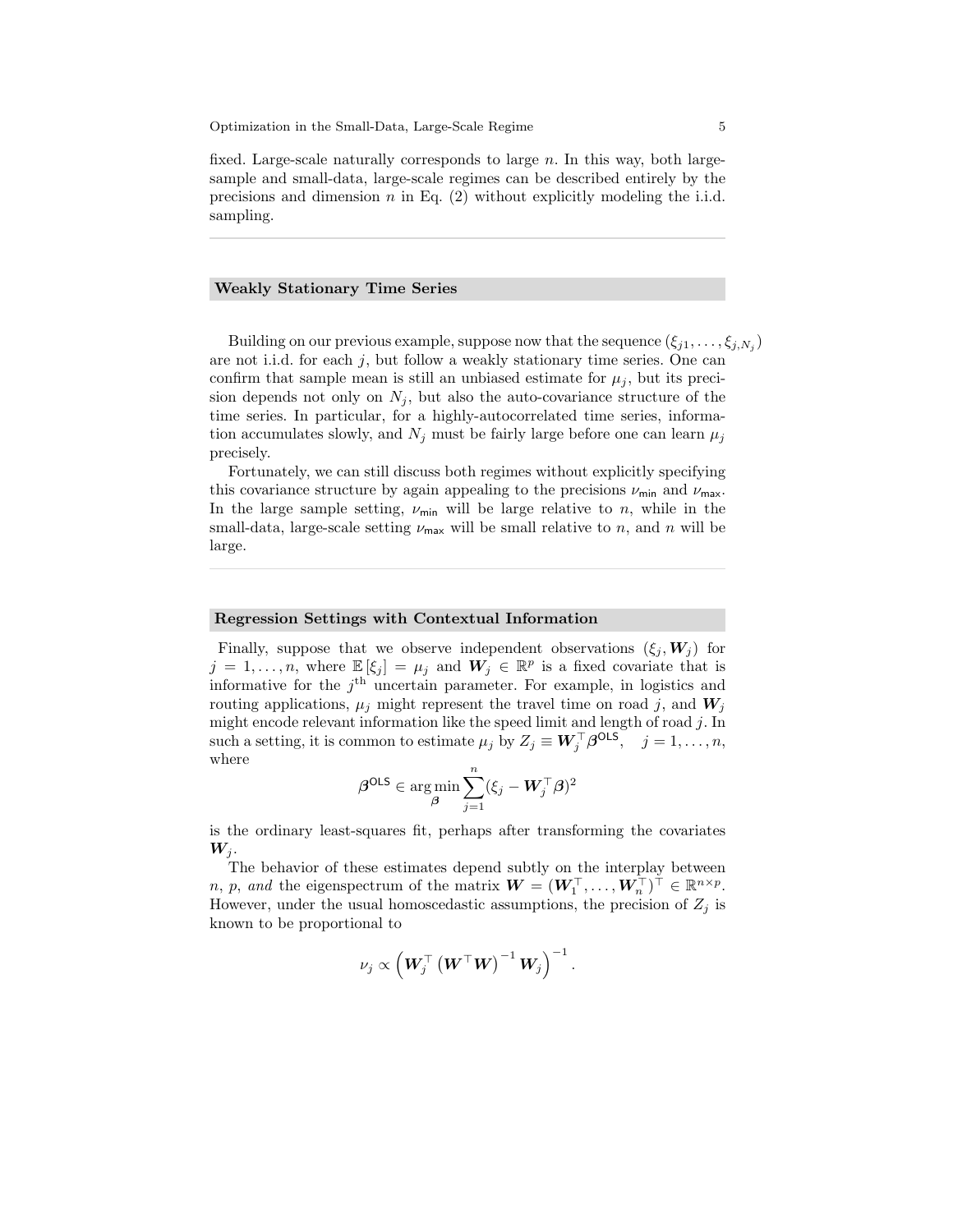Hence, we can still describe the large-sample and small-data, large-scale regimes without explicitly without having to specify details about the structure of W. Namely, this model is in the large-sample regime if  $\nu_{\min}$  is large relative to  $n$ , and is in the small-data, large-scale regime if  $n$  is large relative to  $\nu_{\textsf{max}}$ .

Finally, we note that we have not assumed that  $Z$  is multivariate Gaussian, but in many of the estimation settings described above, one would expect intuitively that  $Z$  is approximately distributed as a multivariate Gaussian. Hence, we will often consider this special case to develop intuition.

We next use our above model to highlight a first important difference in these regimes.

# 2.2 Failure of Sample Average Approximation (SAA)

Sample average approximation (SAA), also called empirical risk minimization (ERM) in the machine learning literature, is arguably the most fundamental data-driven optimization procedure. Many other popular procedures including regularized ERM and distributionally robust optimization are, at least intuitively, motivated as refinements of SAA.

In our setting, the SAA procedure plugs in the estimator  $Z$  for the unknown  $\mu$  in Problem (1) and returns the resulting solution:

$$
\boldsymbol{x}^{\text{SAA}}(\boldsymbol{Z}) \in \operatorname*{arg\,min}_{\boldsymbol{x} \in \mathcal{X}} \boldsymbol{Z}^{\top} \boldsymbol{x}.\tag{3}
$$

Under fairly mild assumptions, SAA has excellent performance in the largesample regime. In our setting specifically, one can prove

#### Theorem 0.1 (SAA in Large-Sample Regime)

Consider an instance of Problem (1) under Eq. (2) where  $\mathcal{X} \subseteq [0,1]^n$ . The expected sub-optimality of SAA relative to the full-information optimum satisfies

$$
0 \leq \mathbb{E}\left[\boldsymbol{\mu}^{\top}\boldsymbol{x}^{\textsf{SAA}}(\boldsymbol{Z})\right] - \boldsymbol{\mu}^{\top}\boldsymbol{x}^* \leq \frac{2n}{\sqrt{\nu_{\textsf{min}}}}.
$$

In particular, in large-sample settings when  $\nu_{\min}$  is large relative to n, SAA performs comparably to the full-information solution. For clarity, recall in the i.i.d. setting of our previous example,  $\nu_{\min} \propto \min_j N_j$ , and hence Theorem 0.1 shows expected performance of SAA converges to the full-information optimum at a the "usual" rate of  $O(N_{\text{min}}^{-1/2})$ . The proof of Theorem 0.1 is quite standard and, hence, omitted.

Since  $\nu_{\text{max}} \ge \nu_{\text{min}}$ , the above bound is vacuous in the small-data, large-scale regime, i.e., when n is large relative to  $\nu_{\text{max}}$ . This is not merely a weakness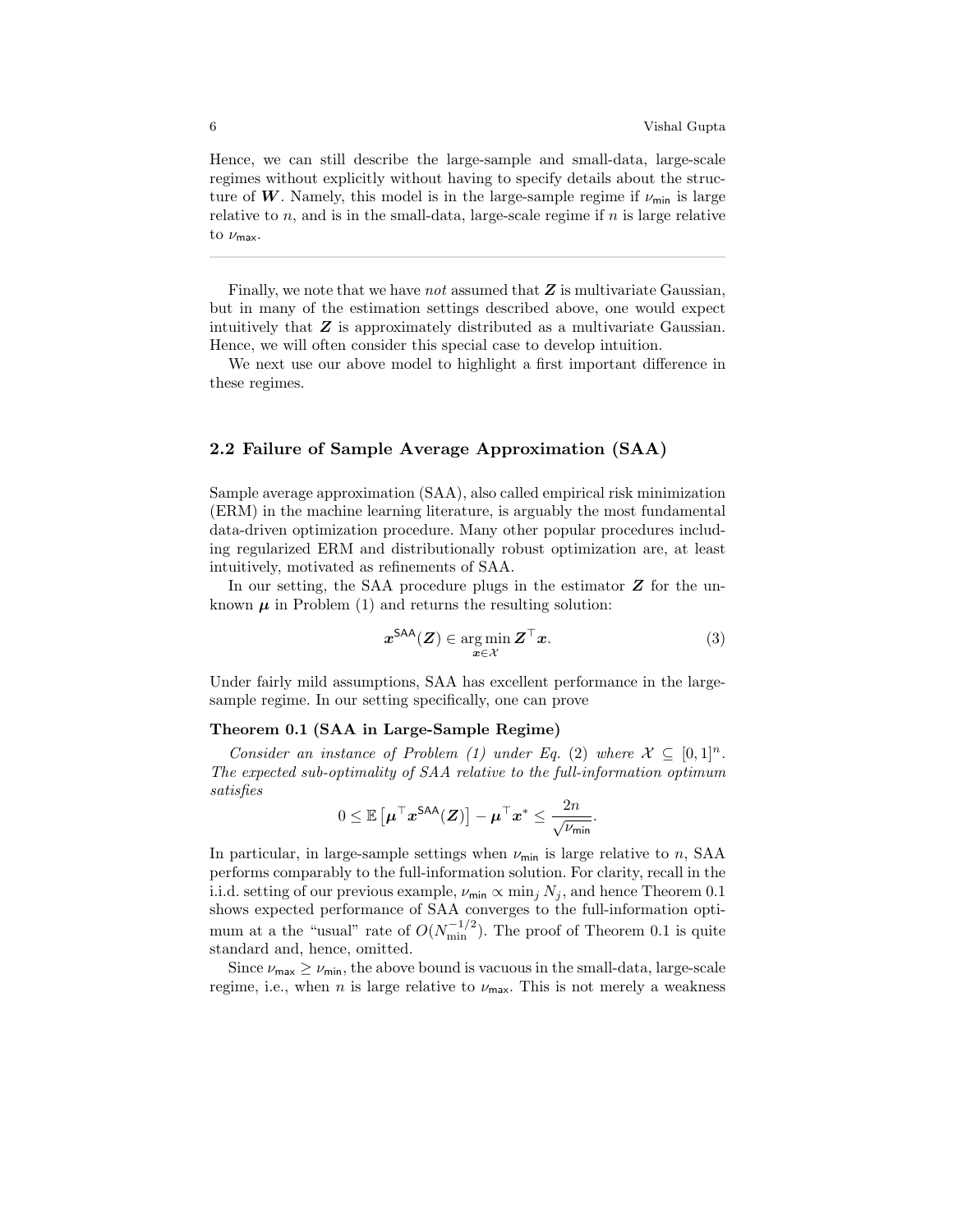in analysis; SAA can have very poor performance in this regime, as seen in the following example:

#### Poor Performance of SAA in Small-Data, Large-Scale Regime

Consider an instance of Problem (1) under Eq. (2) where  $Z_j \sim N(\mu_j, 1/\nu_j)$ is normally distributed,

$$
(\mu_j, \nu_j) = \begin{cases} (0, 0.01) & \text{if } j \text{ is odd,} \\ (-1, 1) & \text{if } j \text{ is even,} \end{cases}
$$

and

$$
\mathcal{X} = \left\{ \boldsymbol{x} \in [0,1]^n : \sum_{j=1}^n x_j = .01n \right\}.
$$

For convenience, assume  $.01n$  is an integer. In words, the problem seeks to identify the worst 1% of the  $\mu_i$  given the noisy estimates  $Z_i$ . The full information optimal value is  $-0.01n$  obtained by choosing any  $0.01n$  even components.

The SAA solution  $x_j^{\mathsf{SAA}} = \mathbb{I} \{Z_j \leq q_n\}$  where  $q_n$  is any solution to the equation

$$
\frac{1}{n}\sum_{j=1}^{n} \mathbb{I}\left\{ Z_{j} \leq q \right\} = .01.
$$

Write

$$
\frac{1}{n}\sum_{j=1}^{n}\mathbb{I}\left\{Z_{j} \leq q\right\} \; = \; \frac{1}{2}\cdot\frac{2}{n}\sum_{j:j \text{ odd}}\mathbb{I}\left\{Z_{j} \leq q\right\} + \frac{1}{2}\cdot\frac{2}{n}\sum_{j:j \text{ even}}\mathbb{I}\left\{Z_{j} \leq q\right\},\;
$$

and note each sum consists of  $n/2$  terms. Since the  $Z_j$  are i.i.d. for odd j, we have by the uniform law of large numbers that

$$
\frac{2}{n} \sum_{j:j \text{ odd}} \mathbb{I} \left\{ Z_j \leq q \right\} \to_p \mathbb{P} \left( Z_1 \leq q \right) = \Phi \left( q \sqrt{\nu_1} \right) = \Phi(.1q),
$$

uniformly in q as  $n \to \infty$ , where  $\Phi(\cdot)$  is the standard normal cumulative distribution function. Similarly,  $\frac{2}{n} \sum_{j:j \text{ even}} \mathbb{I} \{Z_j \leq q\} \to_p \mathbb{P} (Z_2 \leq q) = \Phi(q+1)$ as  $n \to \infty$ . Hence,  $q_n \to_p q^*$  where

$$
\frac{1}{2}\Phi(.1q^*) + \frac{1}{2}\Phi(q^* + 1) = .01.
$$

The value  $q^*$  can be determined numerically as  $q^* \approx -20.54$ . Then, an entirely analogous argument shows the scaled performance of SAA satisfies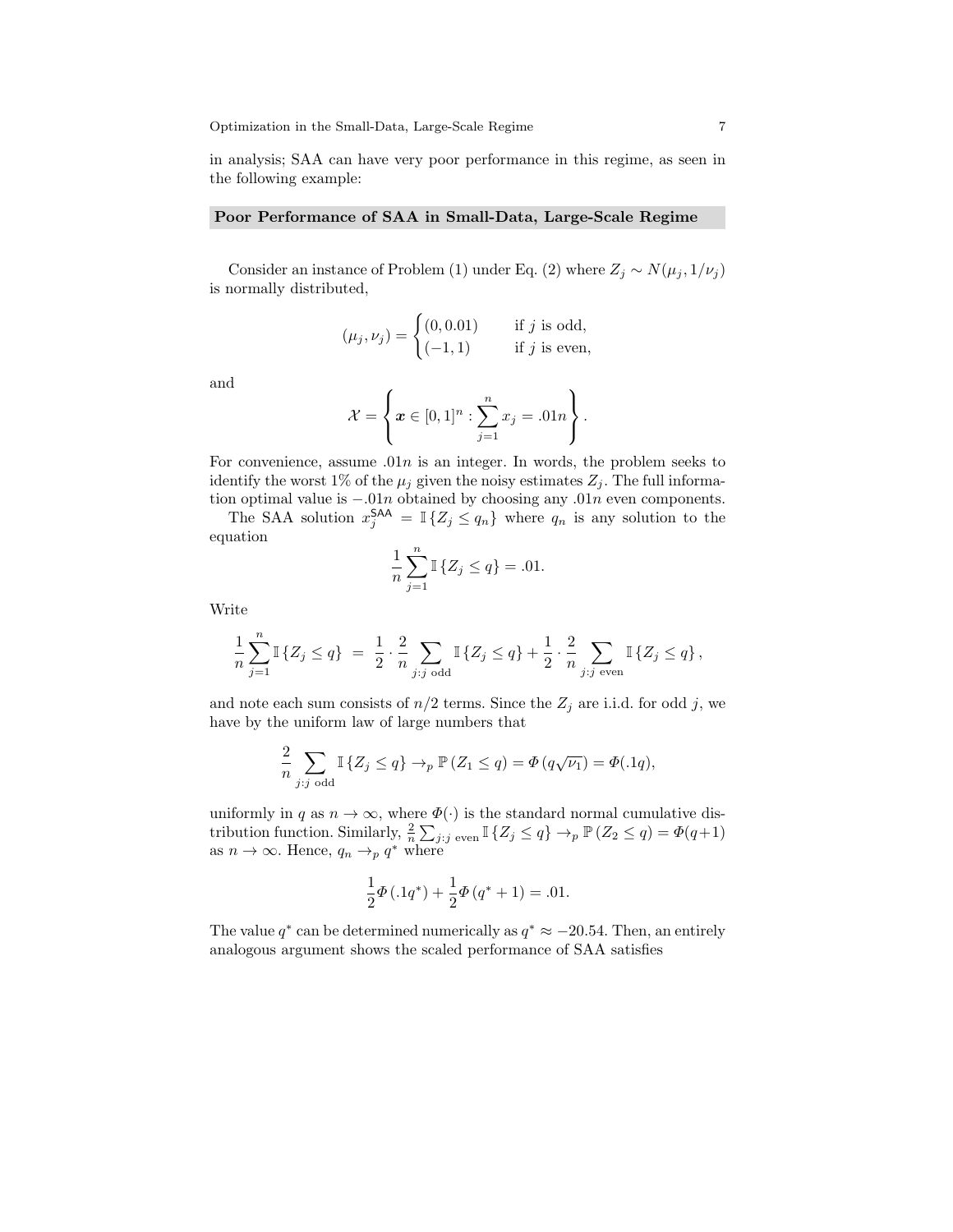8 Vishal Gupta

$$
\frac{1}{n}\boldsymbol{\mu}^{\top}\boldsymbol{x}^{\mathsf{SAA}}(\boldsymbol{Z}) \rightarrow_p \frac{1}{2} \cdot 0 \cdot \mathbb{P}\left(Z_1 \leq q^*\right) + \frac{1}{2} \cdot 1 \cdot \mathbb{P}\left(Z_2 \leq q^*\right).
$$

Hence, the relative performance of SAA to the full-information optimum satisfies

$$
\frac{\boldsymbol{\mu}^\top \boldsymbol{x}^{\mathsf{SAA}}(\boldsymbol{Z})}{\boldsymbol{\mu}^\top \boldsymbol{x}^*} \to_p \frac{\mathbb{P}\left(Z_2 < q^*\right)}{-.02} < -10^{-83},
$$

a negligibly small fraction.

Worse, had we simply chosen a feasible solution at random, our expected performance would be −.005n, yielding 50% relative performance to the fullinformation optimum. Thus, SAA performs substantively worse than random guessing in this example.

A clever reader might argue that the crux of the issue in the preceding example is that SAA does not leverage the precision information  $\nu_j$ , and hence is "tricked" into selecting many of the odd components. A more clever algorithm that leveraged this information could avoid such a mistake.

Although this intuition is partially true, it is not the whole story. Indeed, Gupta and Rusmevichientong (2021) establishes the following theorem which shows that no data-driven algorithm exists which can achieve more than a fraction of the full-information performance in the small-data, large-scale regime. This behavior sharply contrasts Theorem 0.1.

Theorem 0.2 (Full-Information Optimum is Unattainable) Given any data-driven algorithm  $\mathbf{x}(\cdot)$  such that  $\mathbf{x}(\mathbf{Z}) \in [0,1]^n$  almost surely, there exists an instance of Problem (1) with  $\mathcal{X} = [0,1]^n$ , and  $\nu_j = 1$ ,  $\mu_j \in \{-1, +1\}$ and  $Z_j \sim \mathcal{N}(\mu_j, 1/\nu_j)$  for all j, such that

$$
\frac{\mathbb{E}\left[\mu^\top x(Z)\right]}{\mu^\top x^*} < .842.
$$

The bound is not tight, but already highlights a distinct phenomena in the small-data, large-scale regime not present in the large-sample regime. No algorithm, even one with knowledge of the precisions, can expect to achieve a large fraction of full-information performance for all instances.

# 2.3 Best-in-Class Performance

Since full-information performance is not generally achievable, we instead establish a different benchmark to assess data-driven procedures. To this end, we next define a notion of "best-in-class" performance for a given policy class. For simplicity of exposition, we focus our discussion on plug-in policies: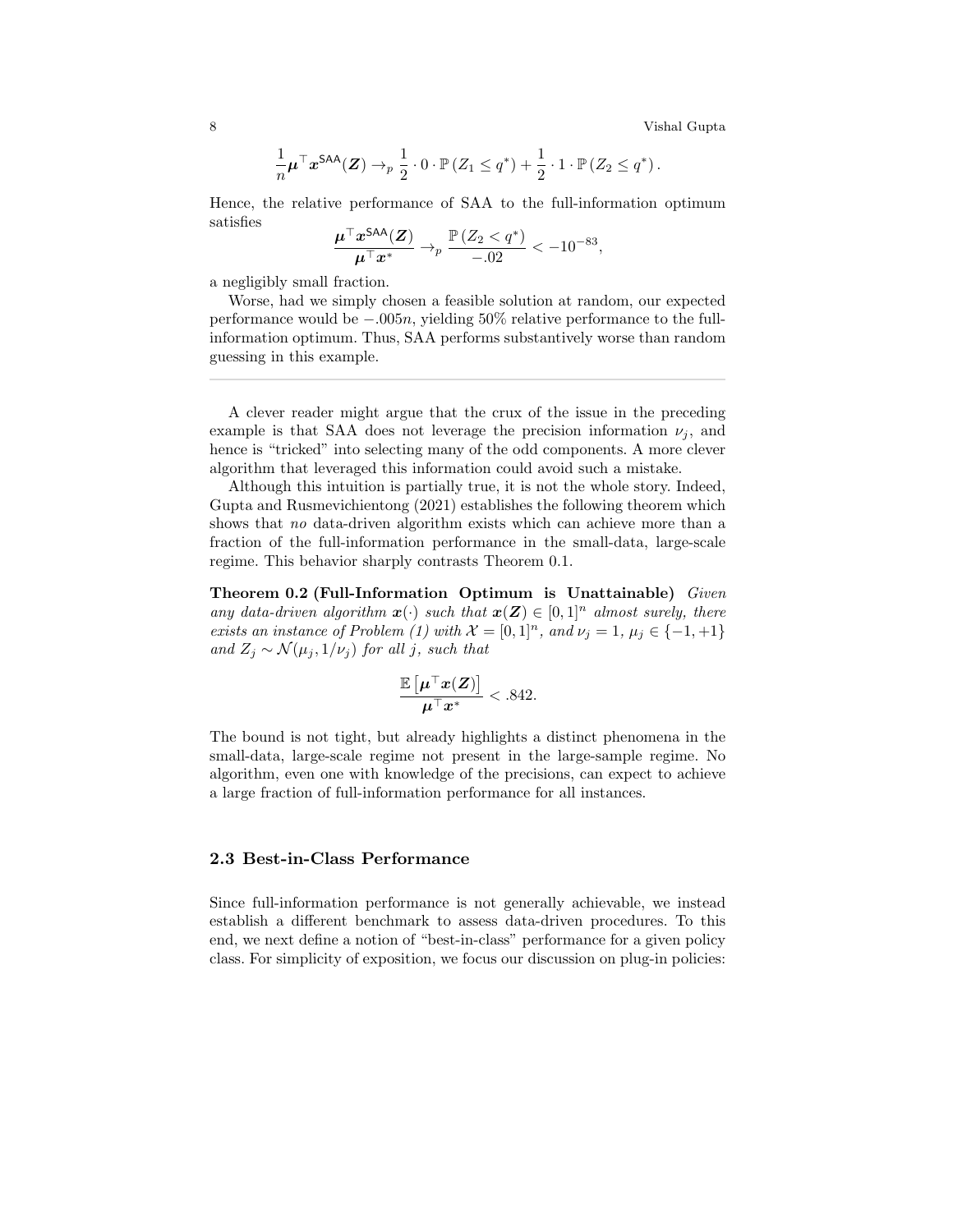**Definition 0.1 (Plug-in Policy)** Given functions  $f_i : \mathbb{R} \to \mathbb{R}$ , we define the *plug-in policy*  $x^f(Z)$  corresponding to  $f(\cdot) = (f_1(\cdot), \ldots, f_n(\cdot))^{\top}$  to be

$$
x^f(Z) \in \operatorname*{arg\,min}_{x \in \mathcal{X}} f(Z)^\top x,\tag{4}
$$

where  $f(Z) \in \mathbb{R}^n$  is the vector with  $j^{\text{th}}$  component  $f_j(Z_j)$ . Given a set of functions  $F$ , we further define the corresponding class of plug-in polices to be  $\{x^f(Z): f \in \mathcal{F}\}.$ 

We stress that the component functions  $f_j(Z_j)$  in the definition may differ by j or depend on auxiliary information.

Plug-in policies are computationally attractive because computing the policy for a fixed  $f(\cdot)$  requires solving an optimization problem of the same form as Problem (1). Thus, if there exists a specialized algorithm for solving Problem  $(1)$  – as is the case with many transportation, inventory management and pricing problems – the same algorithm can be used to evaluate  $x^f(Z)$ .

We next consider some examples:

### Sample Average Approximation (SAA) as a Plug-In Policy

SAA is an example of a plug-in policy where  $f_i(Z_i) = Z_i$ .

## Plug-Ins for Linear Classes

Consider our previous regression set-up where  $W_i$  encodes (known) covariate information for  $\mu_i$ . A classical predict-then-optimize approach might first find the ordinary least-squares estimate  $\beta^{OLS}$ , and then solve Problem (1) after replacing  $\mu_j$  by  $W_j^{\top} \beta^{\text{OLS}}$ . We can alternatively view this approach as a plug-in policy corresponding to the functions  $(Z_1 \mapsto \mathbf{W}_1^{\top} \boldsymbol{\beta}^{\text{OLS}}, \ldots, Z_n \mapsto$  $\pmb{W}_n^\top \boldsymbol{\beta}$ OLS $).$ 

This policy is in turn a special case of a plug-in policy corresponding to the linear function class

$$
\mathcal{F}^{\mathsf{Linear}} = \{\boldsymbol{Z} \mapsto (\boldsymbol{W}_1^\top \boldsymbol{\beta}, \ldots, \boldsymbol{W}_n^\top \boldsymbol{\beta})^\top : \boldsymbol{\beta} \in \mathbb{R}^p\}.
$$

In Elmachtoub and Grigas (2021), the authors argue that there exist plug-in policies in this larger class that significantly outperform the plug-in policy corresponding  $\beta^{\text{OLS}}$ .

Observe that members of  $\mathcal{F}^{\text{Linear}}$  are constant valued (they do not depend on  $Z$ ), and, hence, the corresponding plug-in policies also do not depend on Z. We call such classes of plug-in policies non-data-driven. Non-data-driven policy classes are common in machine learning, but do not cover all examples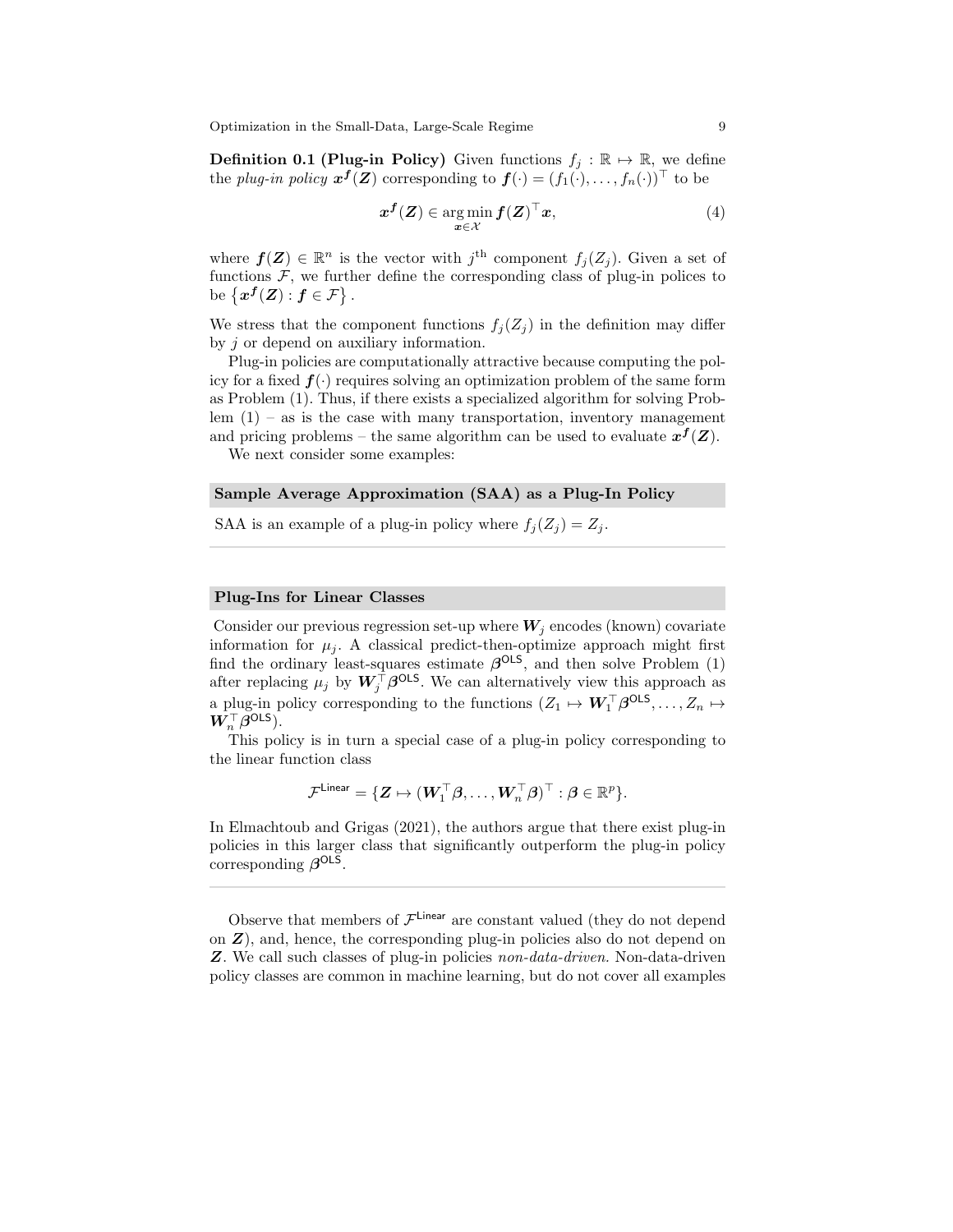of interest in data-driven optimization. For example, the SAA policy does depend on  $Z$  and hence does not belong to the non-data-driven plug-in policy class corresponding to  $\mathcal{F}^{\mathsf{Linear}}$ .

We next describe a data-driven plug-in policy class that does contain SAA as a member:

Plug-Ins Based on Mixed-Effects Regression

Define

$$
\mathcal{F}^{\mathsf{ME}} = \left\{ \mathbf{Z} \mapsto \left( \frac{\nu_1}{\nu_1 + \tau} Z_1 + \frac{\tau}{\nu_1 + \tau} \mathbf{W}_1^{\top} \boldsymbol{\beta}, \ \dots, \frac{\nu_n}{\nu_n + \tau} Z_n + \frac{\tau}{\nu_n + \tau} \mathbf{W}_n^{\top} \boldsymbol{\beta} \right)^{\top} \right. \\ \left. \quad : \ \tau \in \mathbb{R}_+, \boldsymbol{\beta} \in \mathbb{R}^p \right\}.
$$

In words, members of  $\mathcal{F}^{\textsf{ME}}$  proxy each  $\mu_j$  as an interpolation between  $Z_i$  and a linear fit based on  $\beta$ , where  $\tau$  controls the degree of interpolation and the precision  $\nu_i$  attenuates the effect. This form of interpolation arises naturally in a mixed-effects regression model of the unknown  $\mu$  where we assume  $W_i$  corresponds to some shared (fixed) effects and there is some unknown, random effect for each  $j$ . Moreover, the plug-in policy corresponding to  $\tau = 0$  is  $x^{\text{SAA}}(Z)$  (c.f. Problem (3)), and the plug-in policies corresponding to  $\tau = \infty$  exactly recover the plug-in policies corresponding to  $\mathcal{F}^{\text{Linear}}$ . Thus,  $\mathcal{F}^{\textsf{ME}}$  strictly generalizes  $\mathcal{F}^{\textsf{Linear}}$ .

Given any plug-in policy class, we define its "best" member, depending on the data Z:

**Definition 0.2 (Oracle Policy)** Given a class  $\mathcal F$  of functions, the *oracle* plug-in policy  $x^{\text{OR}}(Z)$  is defined by

$$
x^{\text{OR}}(Z) = x^{f_{\text{OR}}}(Z) \text{ where } f_{\text{OR}} \in \operatorname*{arg\,min}_{f \in \mathcal{F}} \mu^{\top} x^f(Z). \tag{5}
$$

The oracle policy minimizes the true performance, similar to the full-information solution  $x^*$  (c.f. Problem (1)). However unlike  $x^*$ , the oracle policy is restricted to use a member of the given class. We stress, the oracle policy is defined with respect to a particular realization of the data  $Z$ , and is, thus, random.

By construction, no plug-in policy from  $\mathcal F$  outperforms its oracle member. In this sense, the oracle policy is a strong benchmark. On the other hand, computing  $x^{\text{OR}}(Z)$  seemingly requires knowledge of  $\mu$ , so it is not clear that we can identify a member of the given class with performance comparable to  $x^{OR}(Z)$  using only the data at hand. (We show later that this is indeed possible in certain cases.)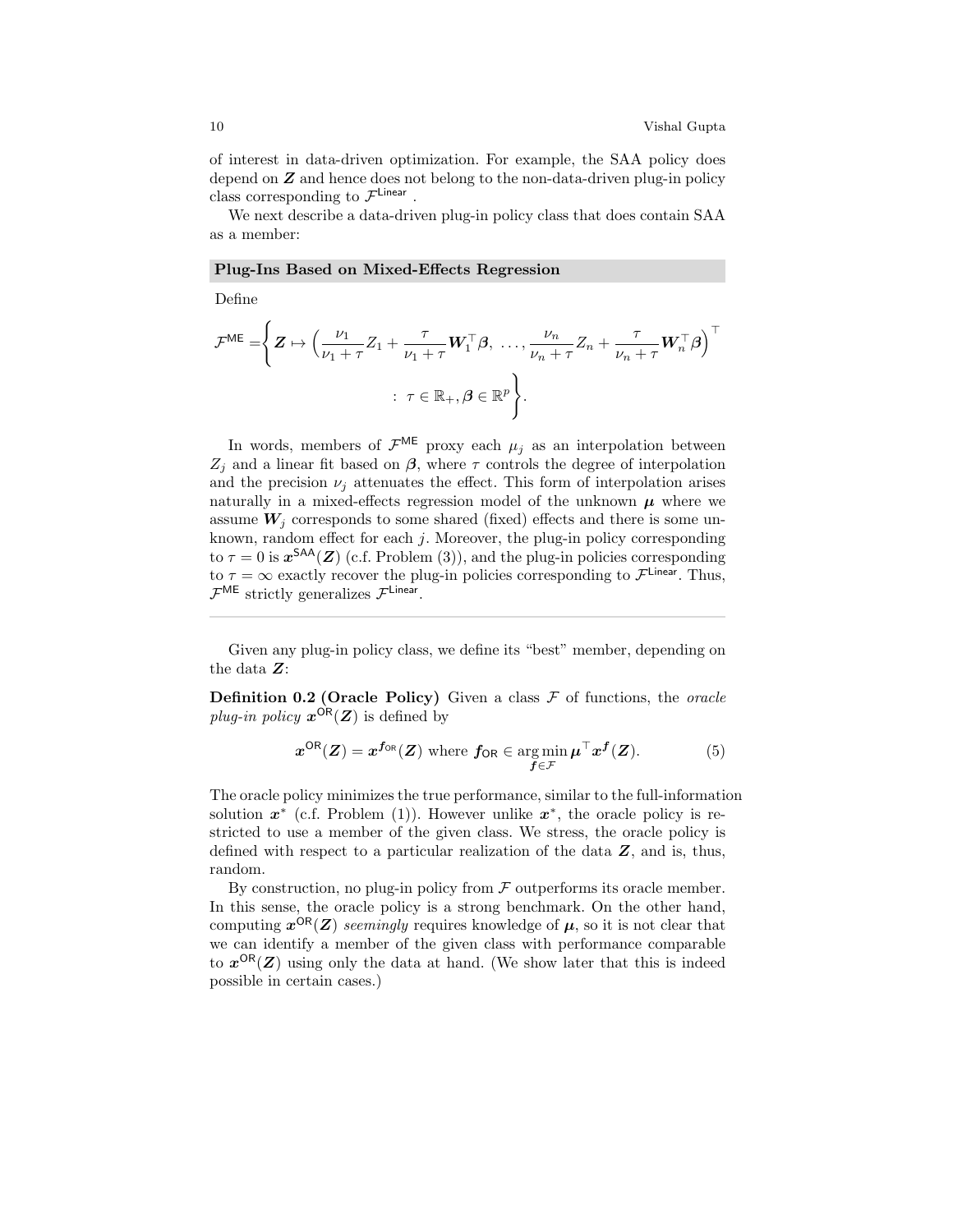Importantly, oracle policies for well-chosen policy classes often enjoy favorable properties. For example, the element of  $\mathcal{F}^{\textsf{ME}}$  corresponding to parameters  $(\tau, \beta)$  can be interpreted as the posterior mean estimate of  $\mu$  assuming the data are drawn from the following Bayesian model:

$$
\mu_j \sim \mathcal{N}(\boldsymbol{W}_j^\top \boldsymbol{\beta}, 1/\tau) \quad \text{independently across } j = 1, \dots, n,
$$
  

$$
Z_j \mid \boldsymbol{\mu} \sim \mathcal{N}(\boldsymbol{\mu}_j, 1/\nu_j) \quad \text{independently across } j = 1, \dots, n.
$$

Consequently, the corresponding plug-in policy is the Bayes optimal policy for this model. A standard result in Bayesian statistics is that under very mild assumptions, Bayes polices are admissible, i.e., no other data-driven policy pareto-dominates their performance across all values of  $\mu$ , whether or not the prior is correctly specified. Hence, since the oracle policy must perform at least as well as each element of the class, it too inherits this favorable property and is non-dominated.

In this sense, comparing the performance of a given data-driven algorithm to performance of an oracle policy from a suitable policy class is arguably a more natural approach than comparing to the (unachievable) full-information optimal performance. Indeed, much of the existing literature in small-data, large-scale optimization focuses on identifying policies with performance comparable to an oracle policy, i.e., near best-in-class performance, and we will do the same throughout the remainder.

# 2.4 Shortcomings of Cross-Validation

To summarize, we have reduced our study to the problem of identifying a policy with near best-in-class performance. A standard approach to such problems is cross-validation. In this section we show that the performance of cross-validation in the small-data, large-scale regime is complex; in general it might perform quite poorly, however, in some special cases it has provably good performance. These two distinct behaviors sharply contrast with the strong performance of cross-validation in the large-sample regime, highlighting yet another new phenomenon that emerges in the small-data, large-scale regime.

While there are many variants of cross-validation, we focus below on holdout validation for simplicity. At a high-level, hold-out validation uses half the available data, i.e., training data, to train a policy, and then estimates the performance of that policy on the remaining half of the data, i.e., hold-out data. One typically then compares the performance of different policies on the hold-out data to select a member of a policy class. The hope is that this procedure identifies a policy with near best-in-class performance.

Since our general model Eq. (2) abstracts away from the data generation procedure, to model hold-out validation we will need some additional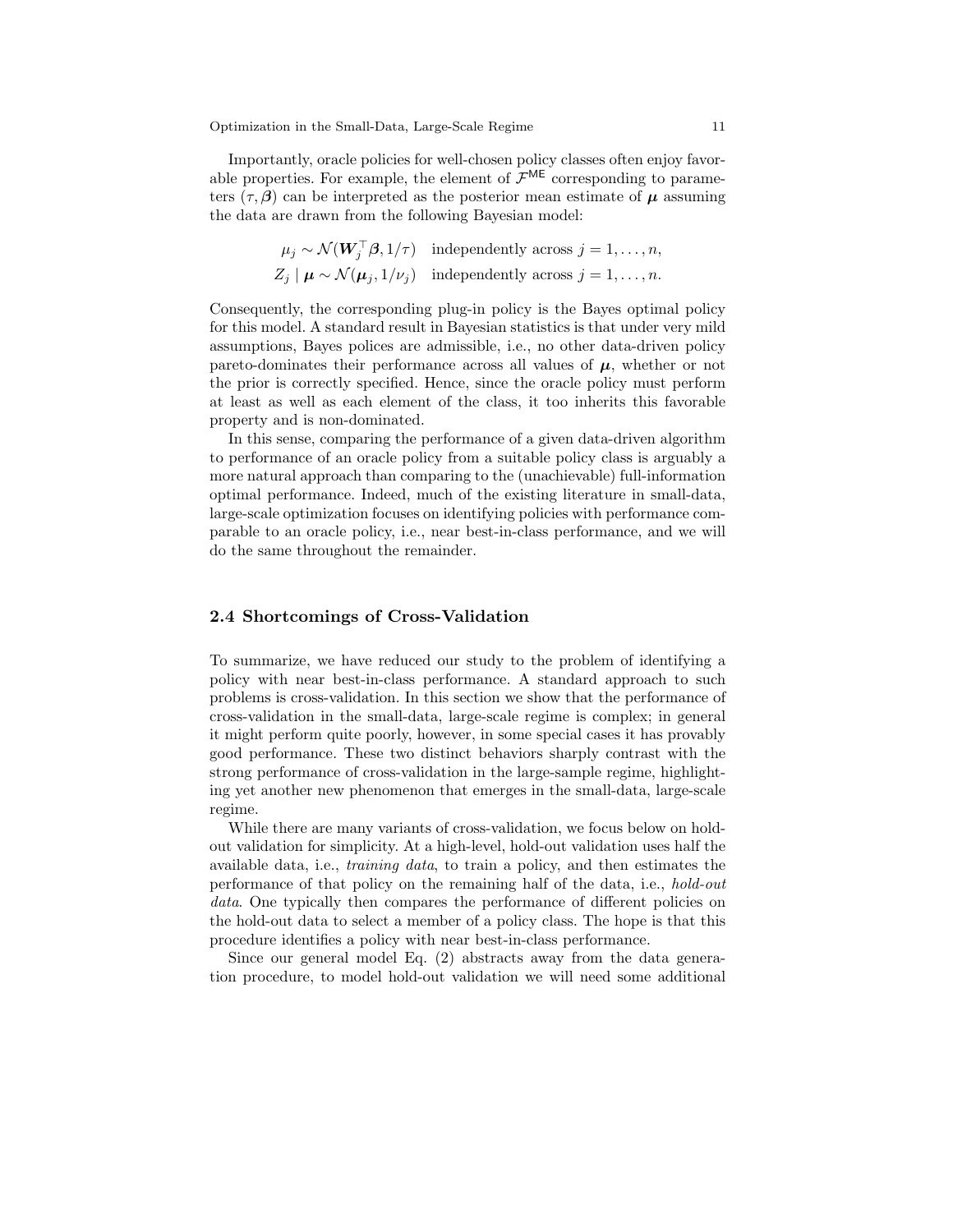assumptions and notation. Our setup will mirror our previous example of "Independent, Identically Distributed (I.I.D.)" from Section 2.1.

Specifically, we assume that we observe

$$
\{\xi_{j,1}, \ldots, \xi_{j,N_j}\}\
$$
 drawn i.i.d. such that  $\mathbb{E}[\xi_{j,1}] = \mu_j, \quad j = 1, \ldots, n.$  (6)

(For convenience, assume  $N_i$  is even for each j.) We then estimate  $\mu_i$  by  $Z_j \equiv \frac{1}{N_j} \sum_{k=1}^{N_j} \xi_{j,k}$ . Our estimate of  $\mu_j$  based on the training data is  $Z_j^{\text{train}}$  $\frac{2}{N_j}\sum_{k\leq N_j/2}\xi_{j,k}$ . Similarly, our estimate of  $\mu_j$  based on the hold-out set is  $Z_j^\mathsf{hold} \equiv \frac{2}{N_j} \sum_{k>N_j/2} \xi_{j,k}.$ 

With this notation, given a class  $\mathcal{F}$ , policy selected by hold-out cross validation is

$$
\boldsymbol{x}^{\text{HO}}(\boldsymbol{Z}) = \boldsymbol{x}^{\boldsymbol{f}_{\text{HO}}}(\boldsymbol{Z}) \text{ where } \boldsymbol{f}_{\text{HO}} \in \argmin_{\boldsymbol{f} \in \mathcal{F}} \boldsymbol{Z}^{\text{HO}}^{\top} \boldsymbol{x}^{\boldsymbol{f}}(\boldsymbol{Z}^{\text{train}}). \tag{7}
$$

Intuitively, the objective function of Problem (7) is meant to estimate  $\mu^{\top} x^f(Z)$ , i.e., the objective defining the oracle policy in Problem (5).

The next example adapted from Gupta et al. (2021) shows that in the small-data, large-scale regime, this procedure might provide a poor estimate of oracle performance for a fixed policy and, hence, might fail to identify the best-in-class policy.

#### Cross-Validation Can Perform Poorly

Consider an instance of Problem (1) under Eq. (2) in which  $\mathcal{X} = [0,1]^n$ . Suppose  $N_i = 2$  for all j and

$$
\xi_j \sim \begin{cases} \mathcal{N}(-1,1) & \text{if } j \le 14n \\ \mathcal{N}(1,1) & \text{otherwise.} \end{cases}
$$

Thus, the precision of each  $Z_j$  is 2, and  $Z_j^{\text{train}} = \xi_{j1}$  while  $Z_j^{\text{hold}} = \xi_{j2}$ . For convenience, assume 0.14n is an integer.

Finally, take  $\mathcal{F} = \{Z \mapsto \mathbf{1}, Z \mapsto Z\}$  to have only two members. The corresponding plug-in policies are i) the zero-policy which has all components equal to zero and ii) the SAA solution  $x^{\text{SAA}}(Z)$ .

By inspection, the oracle performance of the zero-policy is 0. On the other hand, following an argument entirely analogous to our example in Section 2.2, one can see that as  $n \to \infty$ , the scaled, oracle performance of  $x^{\text{SAA}}(Z)$  converges to

$$
\frac{1}{n}\boldsymbol{\mu}^{\top}\boldsymbol{x}^{\mathsf{SAA}}(\boldsymbol{Z}) \rightarrow_{p} -.14\boldsymbol{\Phi}(\sqrt{2}) +.86\boldsymbol{\Phi}(-\sqrt{2}) \approx -.0614.
$$

Hence, an oracle would prefer SAA.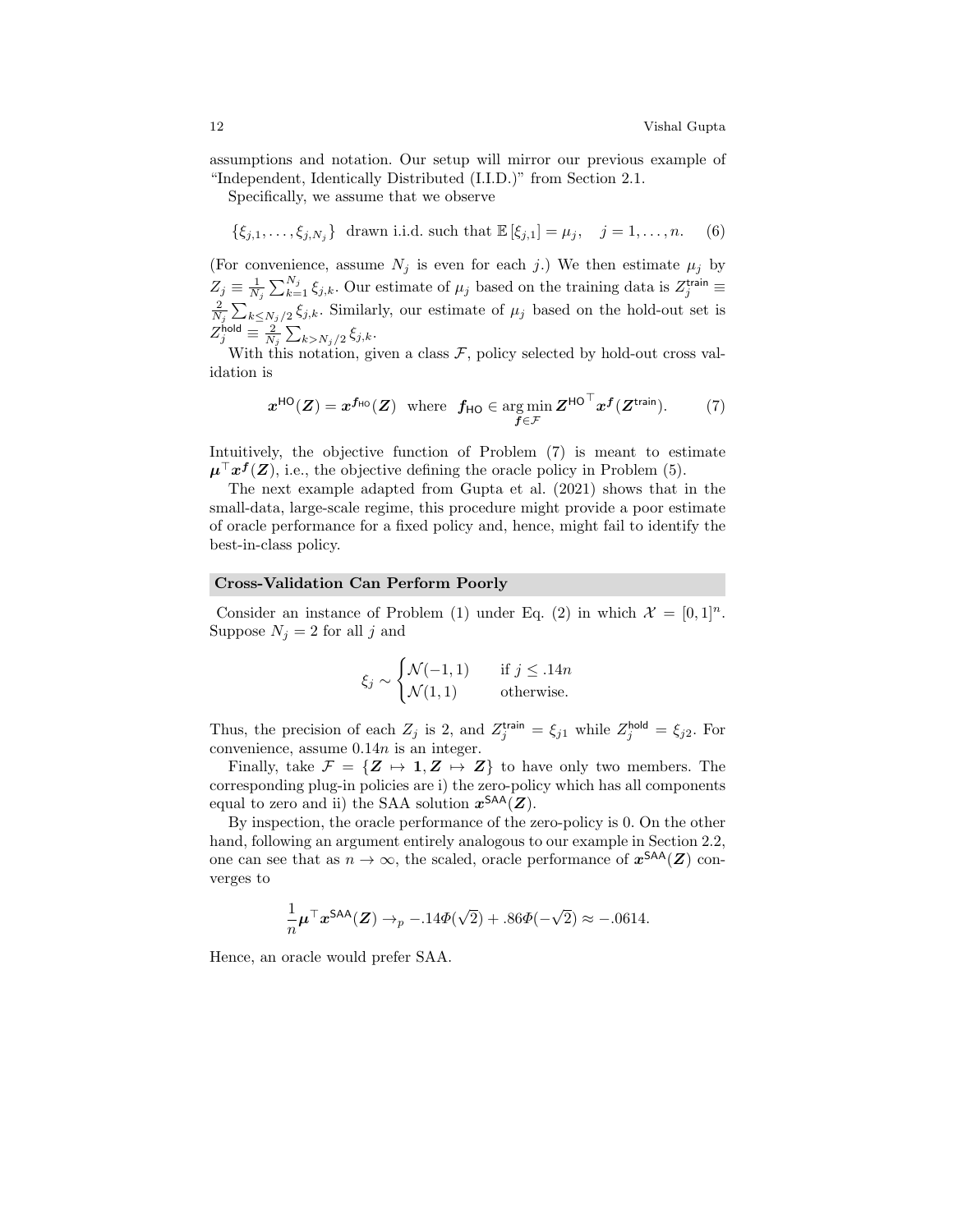Next consider hold-out cross-validation. Cross-validation correctly estimates the performance of the zero-policy to be 0. On the other hand, the scaled cross-validation performance of SAA is

$$
\frac{1}{n}\sum_{j=1}^{n}\xi_{j2}\mathbb{I}\left\{\xi_{j1}\leq 0\right\}\to_{p} -.14\Phi(1) + .86\phi(-1) \approx .0186.
$$

This is a very poor estimate of the oracle SAA performance. Moreover, holdout cross-validation incorrectly suggests choosing the zero policy as best-inclass almost surely as  $n \to \infty$ .

In summary, hold-out cross-validation fails in two ways in the previous example: First, it provides a poor estimate of the SAA policy that remains poor even as  $n \to \infty$ . This shortcoming alone would not be enough to dismiss cross-validation as an inviable approach. Indeed, if cross-validation misestimated the performance of all policies by the same constant amount, it could still be used to identify a best-in-class policy. However, as seen above, crossvalidation also fails in a second way; it misestimates differently for different policies, and hence picks a poor policy from the policy class.

As discussed in Gupta et al. (2021), the key issue behind the shortcoming of cross-validation in this setting is that the hold-out objective Problem (7) does not actually estimate the oracle objective  $\mu^{\top} x^f(Z)$ , but rather estimates the objective  $\mu^{\top} x^f(Z^{\text{train}})$ . In the large-sample regime where precisions are high,  $x^{f}(Z)$  and  $x^{f}(Z^{\text{train}})$  are reasonably close, so cross-validation is an effective strategy. However, in the small-data, large-scale regime where precisions are low, sacrificing half that precision when training the policy causes  $x^f(Z)$  and  $x^f(Z^{\text{train}})$  to be quite different. Hence, cross-validation does not identify a near best-in-class policy.

That said, as mentioned, there are special cases where cross-validation does identify a best-in-class policy in the small-data, large-scale regime. Indeed, the above intuition suggests that for non-data-driven plug-in policy classes, e.g., the class induced by  $\mathcal{F}^{\text{Linear}}$ , cross-validation might correctly identify a best-in-class policy since  $x^f(Z) = x^f(Z^{\text{train}})$  for all data realizations. This intuition is made formal in the following theorem:

## Theorem 0.3 (Cross-Validation for Non-Data Driven Plug-in Classes)

Consider a non-data-driven plug-in policy class induced by the set of functions F. Assume

i)  $2 < |\mathcal{F}| < \infty$ ,

ii) The data sets  $\{\xi_{j,k}: k=1,\ldots,N_j\}$  are independent across j, and

iii)  $\xi_{j,k} - \mu_j$  is a subGaussian random variables with variance proxy at most  $\sigma^2$  for all j and k.

Then, there exists an absolute constant C such that for any  $0 < \epsilon < \frac{1}{2}$ , and any instance of Problem (1) where  $\mathcal{X} \subseteq [0,1]^n$ , with probability at least  $1 - \epsilon$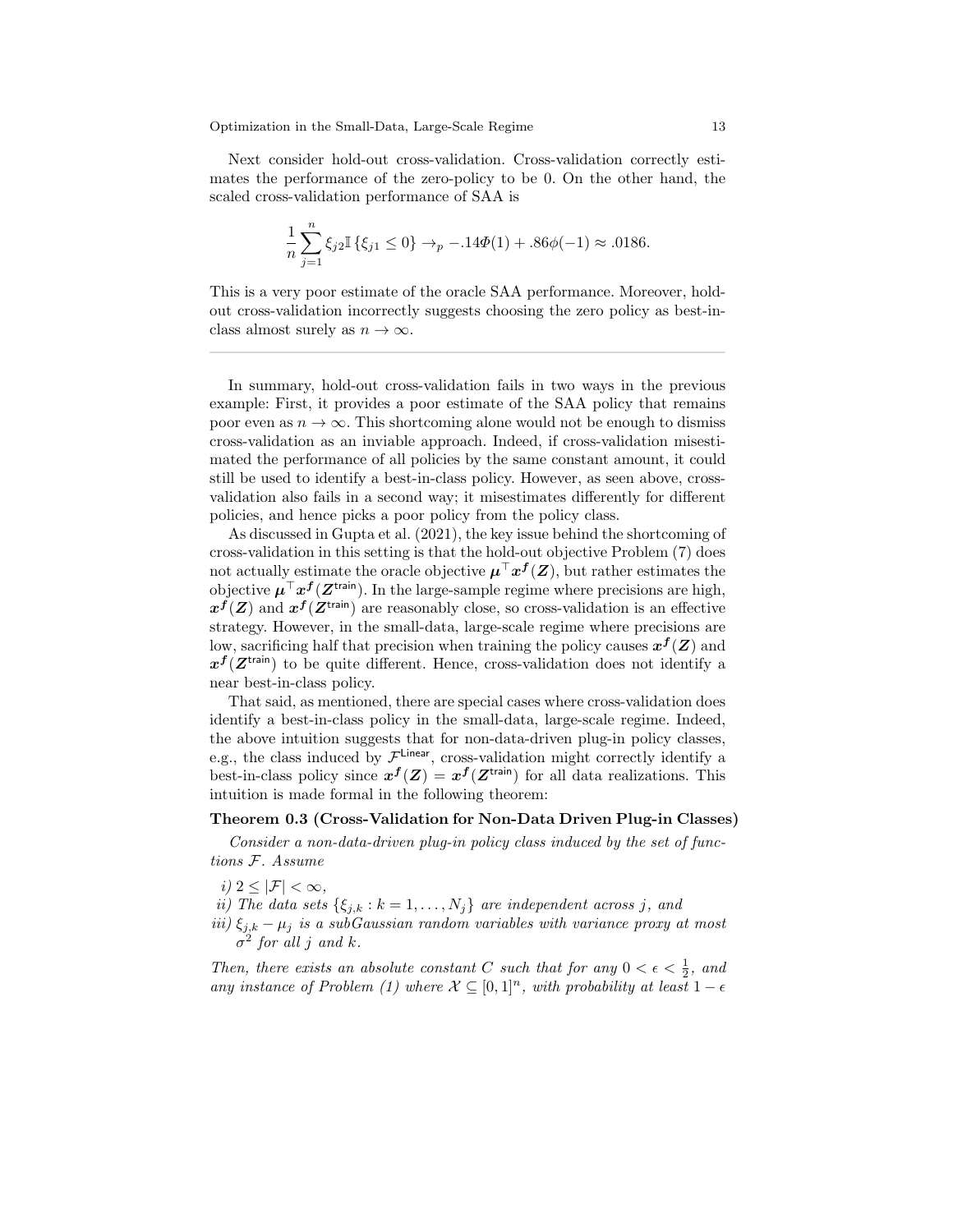we have that

$$
0 \leq \boldsymbol{\mu}^{\top} \boldsymbol{x}^{\mathsf{HO}}(\boldsymbol{Z}) - \boldsymbol{\mu}^{\top} \boldsymbol{x}^{OR}(\boldsymbol{Z}) \ \leq \ C \sigma \sqrt{n \log |\mathcal{F}| \log(1/\epsilon)}.
$$

*Proof* Since the plug-in policies do not depend on  $Z$ , we write  $x^f$  instead of  $x^f(Z)$ . Similarly, we write  $x^{OR}$  and  $x^{HO}$ .

The first inequality is immediate from the definition of  $x^{OR}$ . For the second, observe that

$$
\begin{aligned} \mu^\top x^{\mathsf{HO}} - \mu^\top x^{\mathsf{OR}} &= \; \left(\mu - Z^{\mathsf{HO}}\right)^\top x^{\mathsf{HO}} + Z^{\mathsf{HO}^\top} \left(x^{\mathsf{HO}} - x^{\mathsf{OR}}\right) + \left(Z^{\mathsf{HO}} - \mu\right)^\top x^{\mathsf{OR}} \\ &\leq \; \left(\mu - Z^{\mathsf{HO}}\right)^\top x^{\mathsf{HO}} + \left(Z^{\mathsf{HO}} - \mu\right)^\top x^{\mathsf{OR}} \\ &\leq \; 2 \sup_{\bm{f} \in \mathcal{F}} \left| \left(Z^{\mathsf{HO}} - \mu\right)^\top x^{\bm{f}} \right|, \end{aligned}
$$

where the first inequality follows from the definition of  $x^{HO}$ . For a fixed f, the random variable  $(Z^{HO} - \mu)^\top x^f$  is mean zero and subGaussian. From our independence assumption, its variance proxy is at most

$$
\sigma^2 \sum_{j=1}^n (x_j^{\pmb{f}})^2 \ \leq \ \sigma^2 n,
$$

since  $\mathcal{X} \subseteq [0,1]^n$ . Thus, our upper-bound is the supremum of at most  $2|\mathcal{F}|$  mean-zero, subGaussian random variables. By Massart's Lemma (Wainwright, 2019, eq. 2.67), we can bound

$$
\mathbb{E}\left[2\sup_{\bm{f}\in\mathcal{F}}\left|\left(\bm{Z}^{HO}-\bm{\mu}\right)^{\top}\bm{x}^{\bm{f}}\right|\right] \leq 4\sigma\sqrt{n\log|\mathcal{F}|}.
$$

To prove the stronger high-probability result claimed in the theorem, we need to show that the supremum concentrates at this value. To that end, (Pollard, 1990, Lemma 3.2) shows<sup>1</sup> that there exists an absolute constant  $C_1$  such that

$$
\mathbb{E}\left[\exp\left(\frac{2\sup_{\bm{f}\in\mathcal{F}}\left|\left(\bm{Z}^{HO}-\bm{\mu}\right)^{\top}\bm{x}^{\bm{f}}\right|}{C_1\sigma\sqrt{n\log|\mathcal{F}|}}\right)^2\right]\right]\leq 5.
$$

Applying Markov's inequality and collecting constants then completes the proof.

Theorem 0.3 asserts the sub-optimality of cross-validation scales like  $O_p(\sqrt{n})$ . In most settings of interest, the oracle performance  $\boldsymbol{\mu}^\top \boldsymbol{x}^{\mathsf{OR}}(\boldsymbol{Z})$  scales

<sup>&</sup>lt;sup>1</sup> Pollard (1990) states this result in terms of the  $\psi$ -Orlicz norm. Recall for any random variable Y, we define  $||Y||_{\Psi} = \inf\{C > 0 : \mathbb{E}[\exp(Y^2/C^2)] \leq 5\}$ . The  $\Psi$ -Orlicz norm is closely related to the subGaussian parameter of a random variable. See e.g. (Gupta and Rusmevichientong, 2021, Appendix A) or Rivasplata (2012).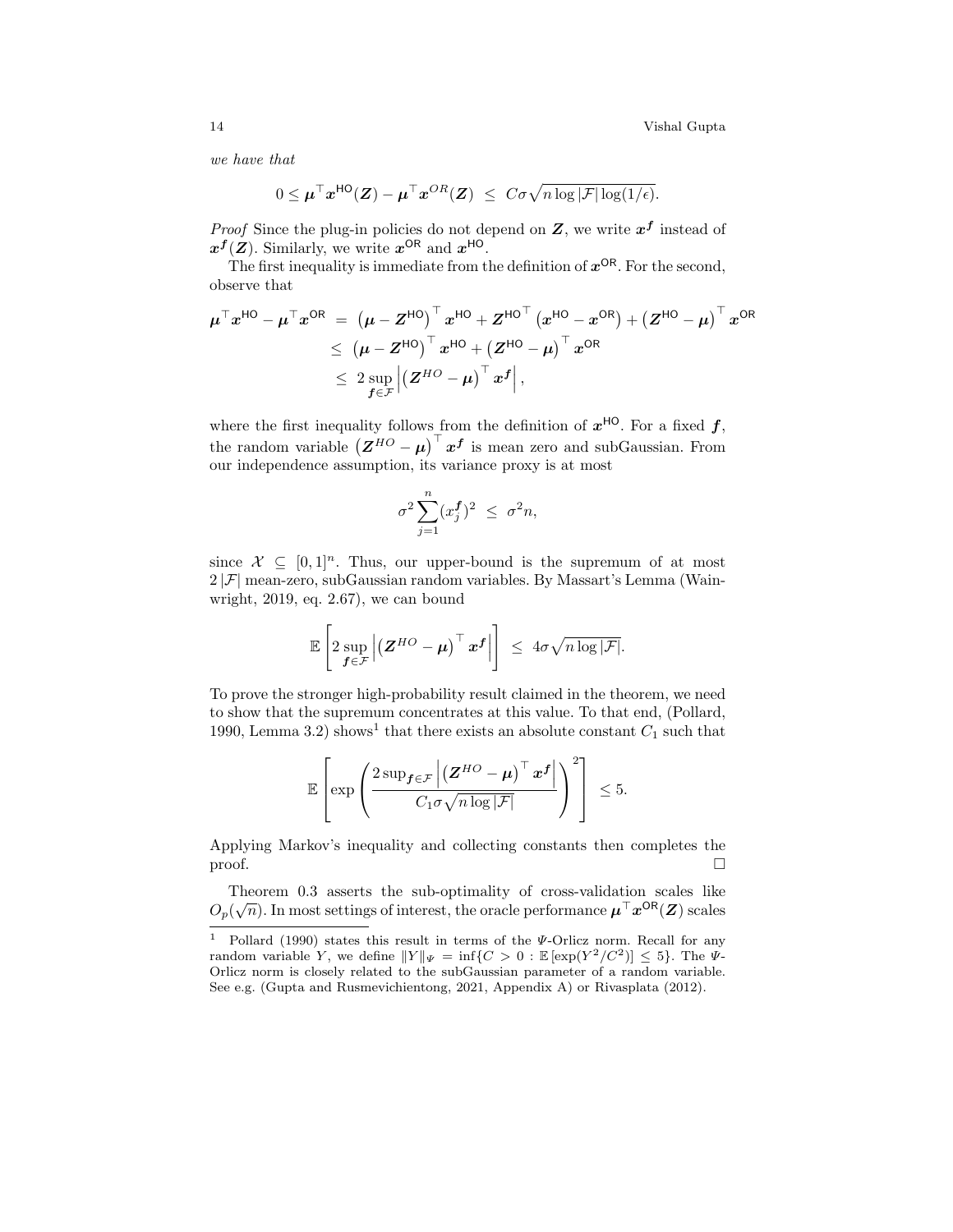like  $O_p(n)$ . Thus, Theorem 0.3 proves that in these settings the relative suboptimality of the policy chosen by cross-validation relative to the oracle policy is vanishing at a rate of  $O_p(1/\sqrt{n})$ . In this sense, cross-validation identifies a near-best-in-class policy asymptotically in the small-data, large-scale regime for non-data driven plug-in policy classes.

Most of the regularity conditions in Theorem 0.3 can be weakened. For example, by leveraging classical results for suprema of subGaussian processes, we can relax the finiteness of  $\mathcal F$  to requiring that  $\mathcal F$  have finite metric entropy. In this way, one can show that hold-out cross-validation does asymptotically select a best-in-class policy from  $\mathcal{F}^{\text{linear}}$  in the small-data, large-scale regime, provided the dimension of  $W_i$  is not too large.

Theorem 0.3 contrasts with the behavior in our previous example; crossvalidation does not fail in either of the two aforementioned ways. The above proof bounds the error over all policies in the policy class simultaneously. Hence, with high probability, cross-validation asymptotically correctly estimates the performance of *every* policy in the policy class, and can identify a best-in-class policy asymptotically. This contrasting behavior when treating data-driven and non-data driven plug-in policies again highlights a subtlety of cross-validation in the small-data, large-scale regime not that is not present in the large-sample regime.

Finally, while somewhat beyond the scope of this chapter, we remark that Gupta and Kallus (2021) has shown additional new phenomenon for crossvalidation in a slightly different setting. Loosely, they show that if we randomize the amount of data  $N_j$  for each component in a particular fashion, then cross-validation does allow us to identify a best-in-class policy for many data-driven policy classes in the small-data, large-scale regime with highprobability. However, even with this randomization, cross validation does not correctly estimate the oracle performance of any given policy in those classes; rather it uniformly misestimates by an unknown multiplicative constant. In this sense, randomizing the amount of data appears to be a "middle-ground" between our earlier counterexample and Theorem 0.3, addressing one of the failures of cross-validation but not the other.

Developing a complete theory of cross-validation in the small-data, largescale regime remains an open question. In the next section, we pursue an entirely different avenue for policy selection in the small-data, large-scale regime.

# 3 Debiasing In-Sample Performance

Since the shortcomings of cross-validation stem from sacrificing part of the data when training and part of the data when evaluating the performance of a policy, one might consider instead selecting a policy by optimizing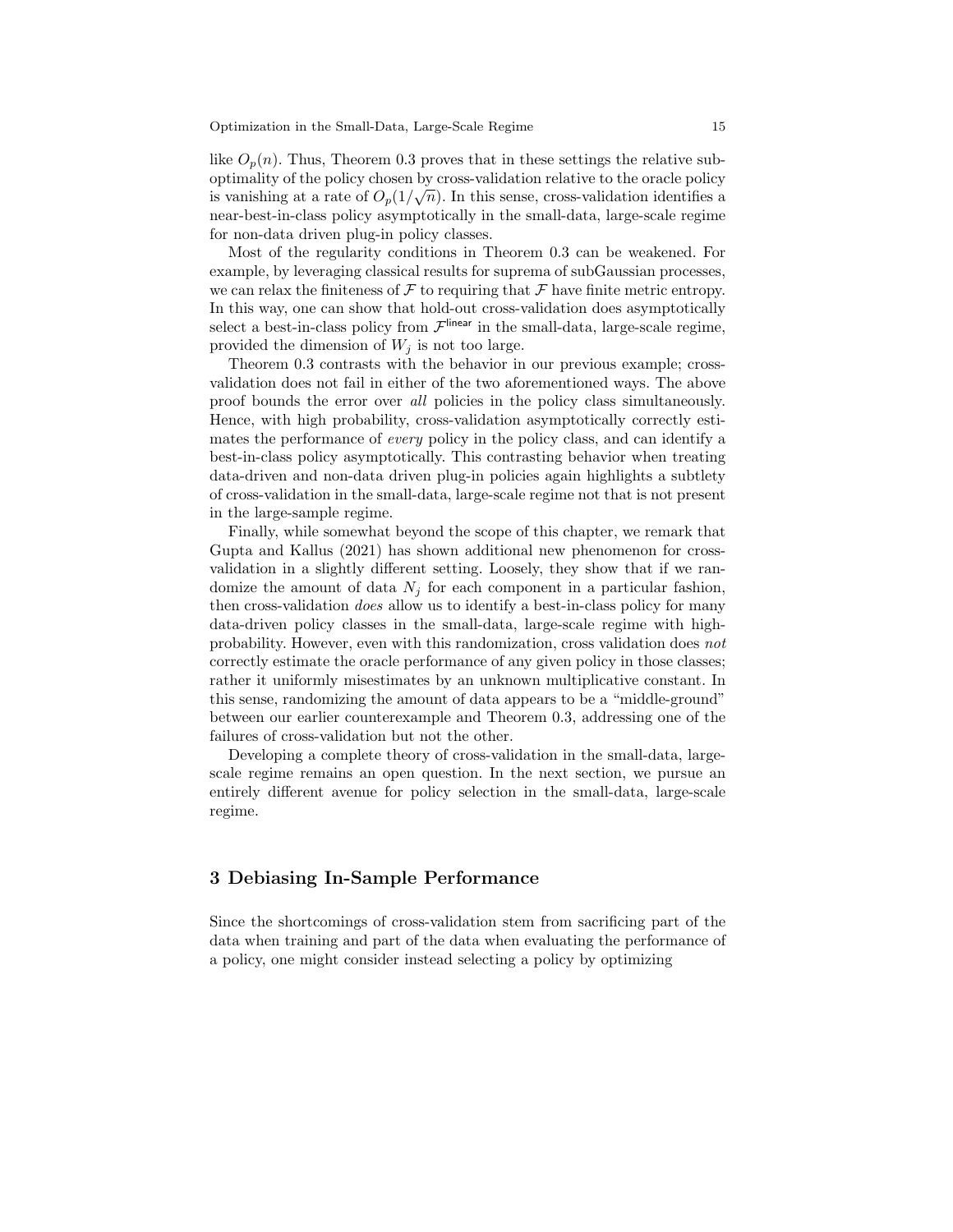16 Vishal Gupta

$$
\min_{\boldsymbol{f}\in\mathcal{F}} \boldsymbol{Z}^{\top} \boldsymbol{x}^{\boldsymbol{f}}(\boldsymbol{Z}),
$$
\n(8)

so that all the data are used in both steps. Unfortunately, for most interesting policy classes, this strategy fails, due to the well-known in-sample bias or "over-fitting" problem. The next theorem illustrates the issue:

Theorem 0.4 (SAA Optimizes a Biased Objective) Suppose there exists an  $f_{\text{SAA}} \in \mathcal{F}$  such that  $x^{f_{\text{SAA}}}(Z) = x^{\text{SAA}}(Z)$ . Then,

$$
\pmb{f}_{\mathsf{SAA}}\in\argmin_{\pmb{f}\in\mathcal{F}}\pmb{Z}^{\top}\pmb{x}^{\pmb{f}}(\pmb{Z}).
$$

Proof Write

$$
\boldsymbol{Z}^\top \boldsymbol{x}^{\mathsf{SAA}}(\boldsymbol{Z}) \geq \min_{\boldsymbol{f} \in \mathcal{F}} \boldsymbol{Z}^\top \boldsymbol{x}^{\boldsymbol{f}}(\boldsymbol{Z}) \ \geq \ \min_{\boldsymbol{x} \in \mathcal{X}} \boldsymbol{Z}^\top \boldsymbol{x} = \boldsymbol{Z}^\top \boldsymbol{x}^{\mathsf{SAA}}(\boldsymbol{Z}),
$$

where the first inequality follows because  $x^{SAA}(Z) = x^{f_{SAA}}(Z)$ , the second inequality follows because  $x^f(Z) \in \mathcal{X}$  for all  $f \in \mathcal{F}$  by construction, and the last equality follows by definition of  $x^{SAA}(Z)$ . Thus, we have equality throughout, proving the theorem.

Consequently, for any sufficiently rich plug-in policy class, optimizing Problem (8) returns the SAA solution, which we have already seen can perform quite poorly in the small-data, large-scale regime.

Some reflection shows that at least part of the issue here is that  $Z^{\top} x^f(Z)$ is a biased estimate of the oracle objective  $\mu^{T} x^{f}(Z)$  whenever  $x^{f}(Z)$  depends on Z (i.e., for truly data-driven plug-in classes).

Hence, our approach to identifying a best-in-class policy will be to first debias this estimator.

# 3.1 Stein Correction

We leverage a classical result for Gaussian distributions attributed to Charles Stein and frequently called Stein's Lemma:

**Lemma 0.1 (Stein's Lemma)** Suppose  $Y \sim \mathcal{N}(\mu, \sigma^2)$ . Then, for any function  $q : \mathbb{R} \mapsto \mathbb{R}$  that is almost everywhere differentiable and for which both expectations are defined, we have

$$
\mathbb{E}[(Y-\mu)g(Y)] = \sigma^2 \mathbb{E}[g'(Y)].
$$

*Proof* We first treat the case where  $\mu = 0$  and  $\sigma = 1$ . Then, using integration by parts,

$$
\mathbb{E}\left[Y g(Y)\right] = \frac{1}{\sqrt{2\pi}} \int_{\mathbb{R}} y g(y) e^{-y^2/2} dy = \frac{1}{\sqrt{2\pi}} \int_{\mathbb{R}} g'(y) e^{-y^2/2} dy = \mathbb{E}\left[f'(Y)\right],
$$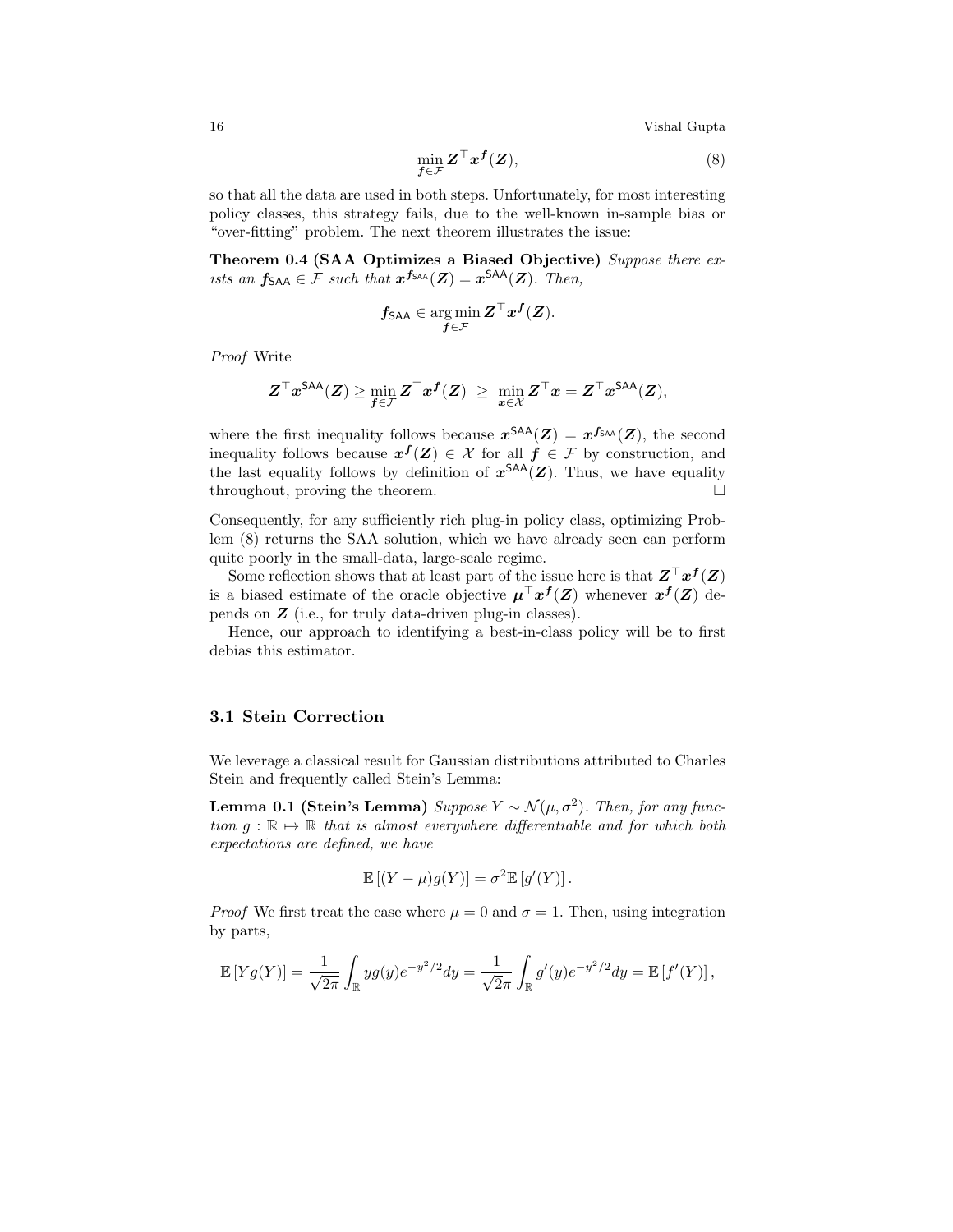proving the special case. For general  $(\mu, \sigma)$ , define the function  $\overline{g}(t) = g(\mu +$  $\sigma t$ ), so that

$$
\mathbb{E}\left[Y g(Y)\right] = \mathbb{E}\left[(\mu + \sigma \xi)\overline{g}(\xi)\right] = \mathbb{E}\left[\mu \overline{g}(\xi)\right] + \sigma \mathbb{E}\left[\xi \overline{g}(\xi)\right],
$$

where  $\xi \sim \mathcal{N}(0, 1)$ . Applying the lemma to the last expectation yields

$$
\mathbb{E}[Y g(Y)] = \mathbb{E}[\mu \overline{g}(\xi)] + \sigma \mathbb{E}[\overline{g}'(\xi)] = \mathbb{E}[\mu g(Y)] + \sigma^2 \mathbb{E}[g'(Y)].
$$

Rearranging completes the proof.

Stein's Lemma provides a tool to estimate the bias of  $Z^{\top} x^f(Z)$  when  $Z$ is a multivariate Gaussian. Namely,

$$
\mathbb{E}\left[ (\mathbf{Z} - \boldsymbol{\mu})^{\top} \boldsymbol{x}^{\boldsymbol{f}}(\mathbf{Z}) \right] = \sum_{j=1}^n \mathbb{E}\left[ (Z_j - \mu_j) \mathbb{E}\left[ x_j^{\boldsymbol{f}}(\mathbf{Z}) \mid Z_j \right] \right].
$$

Define the function  $g_j(t) \equiv \mathbb{E}\left[x_j^{\mathbf{f}}(\mathbf{Z}) \mid Z_j = t\right]$ . Then, applying Stein's Lemma to each element of the sum shows

$$
\mathbb{E}\left[ (\boldsymbol{Z}-\boldsymbol{\mu})^{\top} \boldsymbol{x}^{\boldsymbol{f}}(\boldsymbol{Z}) \right] \hspace{0.1 cm} = \hspace{0.1 cm} \sum_{j=1}^{n} \frac{1}{\nu_{j}} \mathbb{E}\left[ g_{j}^{\prime}(Z_{j}) \right].
$$

Of course, the challenge is that we do not have a simple expression for  $g'(Z_j)$ . Instead, we approximate this derivative by a central finite step difference, i.e., we heuristically argue that for small  $h$ ,

$$
g'_{j}(Z_{j}) = \frac{g_{j}(Z_{j} + h) - g_{j}(Z_{j} - h)}{2h} + O(h^{2}).
$$

Hence, we might expect that

$$
\mathbb{E}\left[ (\mathbf{Z} - \boldsymbol{\mu})^{\top} \boldsymbol{x}^{f}(\mathbf{Z}) \right] = \sum_{j=1}^{n} \frac{\mathbb{E}\left[ g_j(Z_j + h) - g_j(Z_j - h) \right]}{2h\nu_j} + O(nh^2)
$$
  
= 
$$
\sum_{j=1}^{n} \frac{\mathbb{E}\left[ x_j^f(\mathbf{Z} + he_j) - x_j^f(\mathbf{Z} - he_j) \right]}{2h\nu_j} + O(nh^2),
$$

where  $e_j$  is the  $j^{\text{th}}$  coordinate vector.

Gupta and Rusmevichientong (2021) makes the above heuristic argument rigorous by dealing with potential points of non-differentiability and precisely quantifying the remainder. Indeed, they prove a slightly stronger theorem which applies when  $Z$  is possibly not multivariate Gaussian, but is wellapproximated by a multivariate Gaussian. For simplicity of exposition, we summarize their result in the Gaussian case only: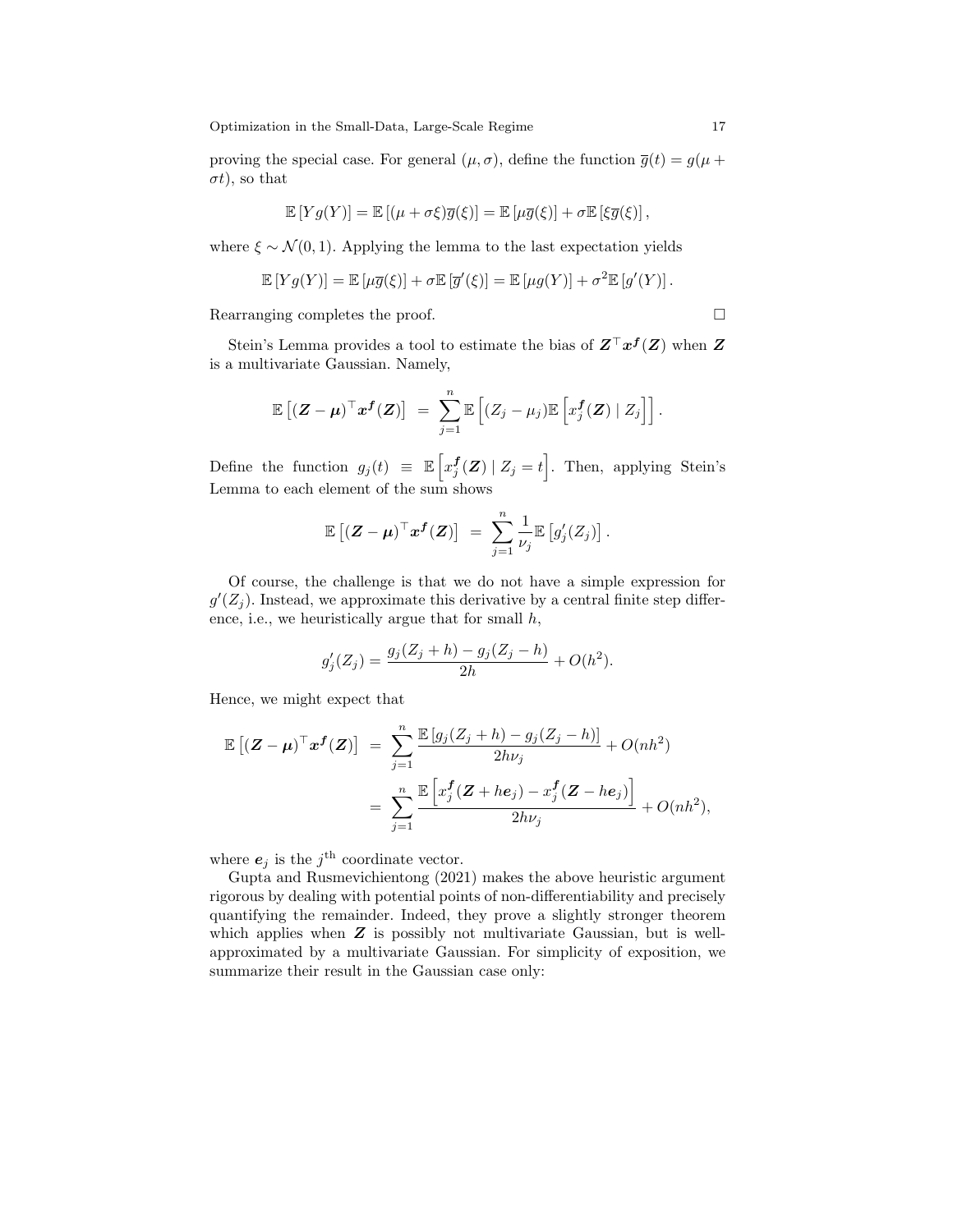#### Theorem 0.5 (Bias of the Stein Correction for Gaussian Estimates)

Suppose that for each j = 1, ..., n, we have that  $Z_j \sim \mathcal{N}(\mu_j, 1/\nu_j)$ , independently across j. Finally, let

$$
Bf(Z,h) \equiv \sum_{j=1}^{n} \frac{x_j^f(Z+he_j) - x_j^f(Z-he_j)}{2h\nu_j}.
$$
 (9)

Then, for any  $0 < h < \frac{1}{2}$ , and any plug-in policy  $x^f(Z)$ , we have that

$$
\left| \mathbb{E} \left[ \boldsymbol{\mu}^\top \boldsymbol{x}^{\boldsymbol{f}}(\boldsymbol{Z}) \right] - \mathbb{E} \left[ \boldsymbol{Z}^\top \boldsymbol{x}^{\boldsymbol{f}}(\boldsymbol{Z}) \right] + B^{\boldsymbol{f}}(\boldsymbol{Z}, h) \right| \leq 4h^2 n.
$$

Theorem 0.5 asserts that by choosing h small enough, we can estimate the performance  $\mu^{\top} x^f(Z)$  of a plug-in policy in an almost unbiased fashion by the bias-corrected quantity  $Z^{\top} x^f(Z) - B^f(Z)$ . At first glance, this analysis suggests choosing  $h$  arbitrarily small. As we will see,  $h$  controls a bias-variance tradeoff for our estimator; small  $h$  does induce small bias, but comes at the cost of large variance.

Given the central role of Stein's Lemma in its derivation, we term  $B^f(\mathbf{Z})$ the *Stein Correction*. Evaluating  $B^f(Z)$  from the data is straightforward but computationally cumbersome, since in principle we must compute  $2n$  different plug-in policies corresponding to the  $\pm h$  perturbations of the n components. Gupta and Rusmevichientong (2021) and Gupta et al. (2021) each discuss possible refinements that exploit either duality or the sensitivity analysis of the underlying Problem (1) to speed up the computation.

Finally, we remark that in the non-Gaussian case, Gupta and Rusmevichientong (2021) generalize the above result so that the error term contains an additional term that does not vanish as  $h \to 0$  and depends on the degree to which  $Z$  is non-Gaussian.

## 3.2 From Unbiasedness to Policy Selection

Theorem 0.5 suggests the following procedure for identifying a near-best-inclass policy: Choose some small  $h > 0$ , then select

$$
\boldsymbol{x}^{\text{Stein}}(\boldsymbol{Z}) = \boldsymbol{x}^{\boldsymbol{f}_{\text{Stein}}}(\boldsymbol{Z}) \text{ where } \boldsymbol{f}_{\text{Stein}} \in \argmin_{\boldsymbol{f} \in \mathcal{F}} \boldsymbol{Z}^{\top} \boldsymbol{x}^{\boldsymbol{f}}(\boldsymbol{Z}) - B^{\boldsymbol{f}}(\boldsymbol{Z}, h). \tag{10}
$$

Unfortunately, Theorem 0.5 alone is not enough to ensure this procedure identifies a near best-in-class policy, even asymptotically in the small-data, large-scale regime. Namely, since Theorem 0.5 only treats the bias of our estimator, we need also to establish that certain random quantities concentrate at their expectations.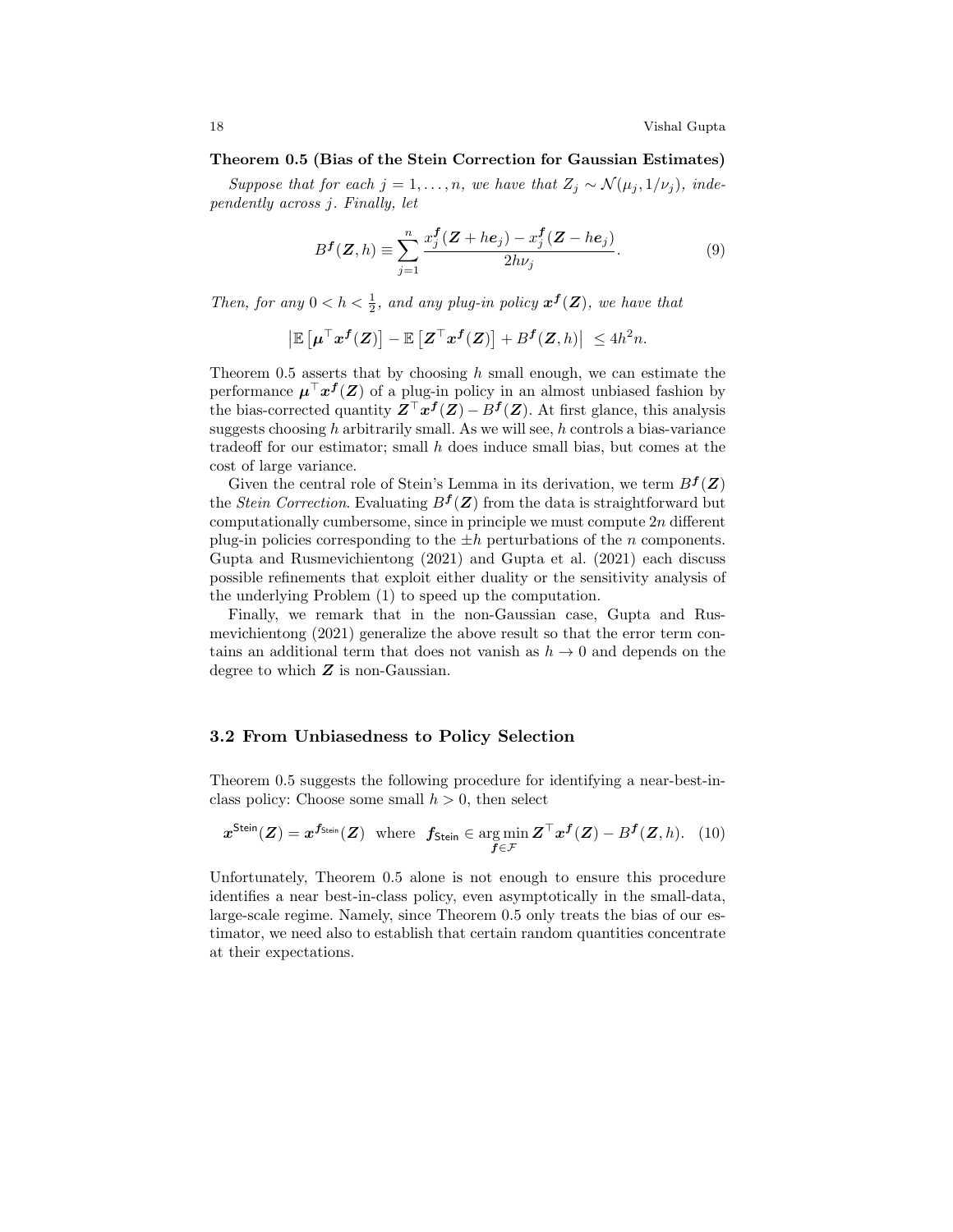More specifically, let  $f_{\mathsf{Stein}}, f_{\mathsf{OR}} \in \mathcal{F}$  be the functions such that  $x^{\mathsf{Stein}}(Z) =$  $\boldsymbol{x}^{\boldsymbol{f}_{\mathsf{Stein}}}(\boldsymbol{Z}) \text{ and } \boldsymbol{x}^{\mathsf{OR}}(\boldsymbol{Z}) = \boldsymbol{x}^{\boldsymbol{f}_{\mathsf{OR}}}(\boldsymbol{Z}). \text{ Then, write}$ 

$$
\mu^{\top}(x^{\text{Stein}}(Z) - x^{\text{OR}}(Z))
$$
\n
$$
= (\mu - Z)^{\top} x^{\text{Stein}}(Z) + B^{f_{\text{Stein}}}(Z, h)
$$
\n
$$
+ Z^{\top} x^{\text{Stein}}(Z) - B^{f_{\text{Stein}}}(Z, h) - Z^{\top} x^{\text{OR}}(Z) + B^{f_{\text{OR}}}(Z, h) \qquad (11)
$$
\n
$$
+ (Z - \mu)^{\top} x^{\text{OR}}(Z) - B^{f_{\text{OR}}}(Z, h)
$$
\n
$$
\leq (\mu - Z)^{\top} x^{\text{Stein}}(Z) + B^{f_{\text{Stein}}}(Z, h) + (Z - \mu)^{\top} x^{\text{OR}}(Z) - B^{f_{\text{OR}}}(Z, h),
$$

where the inequality follows from the definition of  $x^{\text{Stein}}(Z)$  (c.f. Problem (10)). Rearranging and upper bounding by the worst-case in the policy class shows

$$
\begin{aligned} \mu^\top \left( x^{\text{Stein}}(\pmb{Z}) - x^{\text{OR}}(\pmb{Z}) \right) &\leq 2 \sup_{\pmb{f} \in \mathcal{F}} \left| \left( \pmb{Z} - \pmb{\mu} \right)^\top x^{\pmb{f}}(\pmb{Z}) + B^{\pmb{f}}(\pmb{Z}, h) \right| . \\ &\leq 2 \sup_{\pmb{f} \in \mathcal{F}} \left| \left( \pmb{Z} - \pmb{\mu} \right)^\top x^{\pmb{f}}(\pmb{Z}) \right| + 2 \sup_{\pmb{f} \in \mathcal{F}} \left| B^{\pmb{f}}(\pmb{Z}, h) \right| \\ &\leq 2 \sup_{\pmb{f} \in \mathcal{F}} \left| \left( \pmb{Z} - \pmb{\mu} \right)^\top x^{\pmb{f}}(\pmb{Z}) - \mathbb{E} \left[ \left( \pmb{Z} - \pmb{\mu} \right)^\top x^{\pmb{f}}(\pmb{Z}) \right] \right| \\ &+ 2 \sup_{\pmb{f} \in \mathcal{F}} \left| B^{\pmb{f}}(\pmb{Z}, h) - \mathbb{E} \left[ B^{\pmb{f}}(\pmb{Z}, h) \right] \right| \\ &+ 2 \sup_{\pmb{f} \in \mathcal{F}} \left| \mathbb{E} \left[ \left( \pmb{Z} - \pmb{\mu} \right)^\top x^{\pmb{f}}(\pmb{Z}) - B^{\pmb{f}}(\pmb{Z}, h) \right] \right| . \end{aligned}
$$

Theorem 0.5 bounds the last term. Thus,

$$
\mu^{\top} (x^{\text{Stein}}(Z) - x^{\text{OR}}(Z))
$$
\nSub-Optimality of Our Procedure\n
$$
\leq 2 \sup_{f \in \mathcal{F}} \left| (Z - \mu)^{\top} x^f(Z) - \mathbb{E} \left[ (Z - \mu)^{\top} x^f(Z) \right] \right| \qquad (12a)
$$
\n
$$
+ 2 \sup |Bf(Z, b) - \mathbb{E} [Bf(Z, b)]| \qquad (12b)
$$

$$
+ 2 \sup_{\mathbf{f} \in \mathcal{F}} |B^{\mathbf{f}}(\mathbf{Z}, h) - \mathbb{E} [B^{\mathbf{f}}(\mathbf{Z}, h)]|
$$
\n
$$
+ 4h^2 n
$$
\n(12b)

To prove that  $x^{\text{Stein}}(Z)$  has near best-in-class performance, we must argue that the above two suprema are vanishingly small in the small-data, largescale regime relative to the oracle performance.

When can we expect these suprema to be vanishingly small? To develop some intuition, we first study a special case in which Problem (1) decouples into n separate optimization problems.

Theorem 0.6 (Near Best-In-Class Performance for Decoupled Feasible Regions)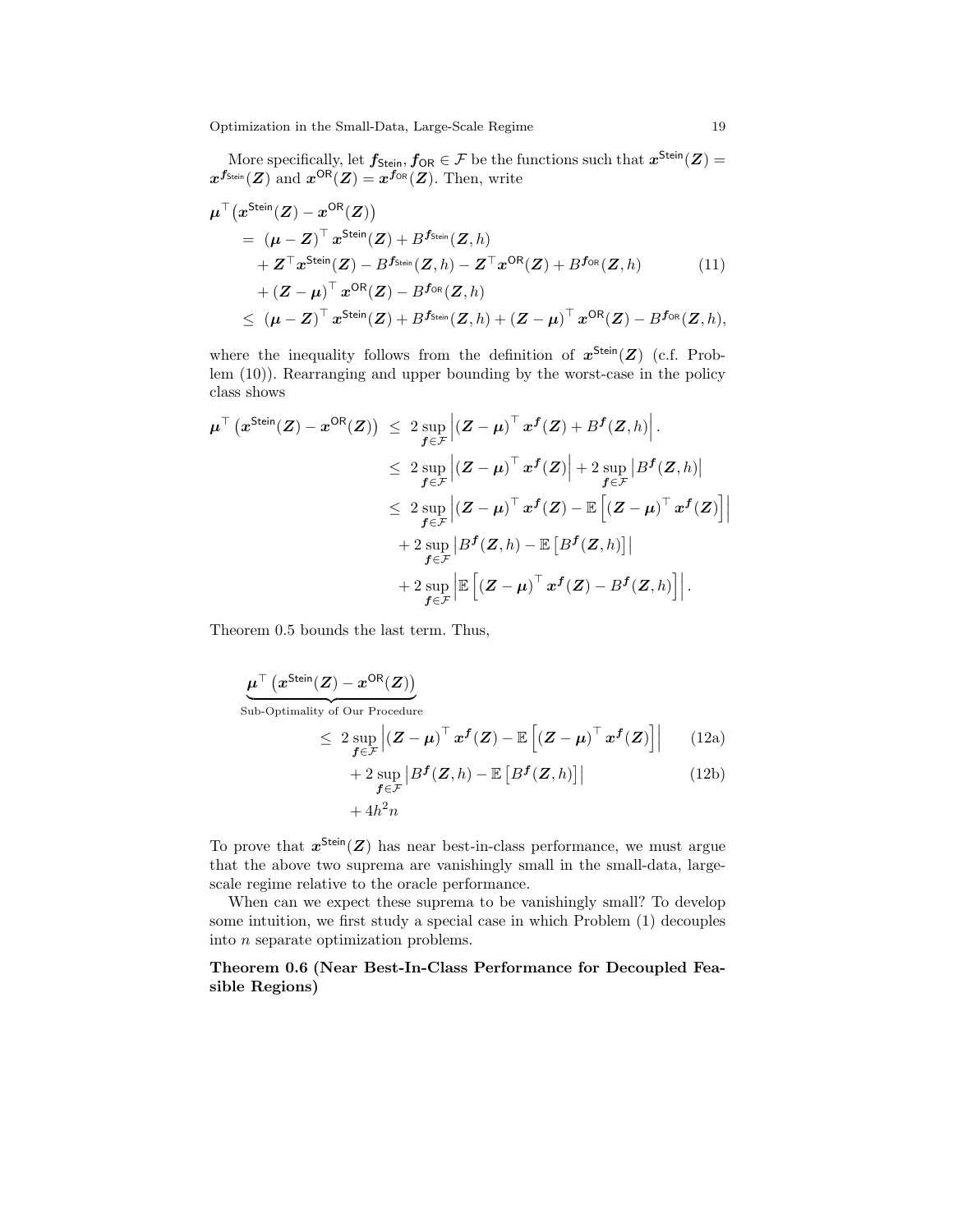.

Consider an instance of Problem  $(1)$  under Eq.  $(2)$  where the feasible region admits a factorization of the form  $\mathcal{X} = \mathcal{X}_1 \times \cdots \times \mathcal{X}_n$  for some sets  $X_j \subseteq$  $[0, 1]$  for  $j = 1, \ldots n$ . Suppose further that Z is a multivariate Gaussian with independent components. Finally, consider a plug-in policy class induced by the function class F where  $2 < |\mathcal{F}| < \infty$ . Then, there exists a constant C not depending on h, n or F such that for any  $0 < \epsilon < \frac{1}{2}$ 

$$
0 \leq \underbrace{\mu^{\top} (x^{\text{Stein}}(\boldsymbol{Z}) - x^{\text{OR}}(\boldsymbol{Z}))}_{\text{Sub-Optimality of Our Procedure}} \leq C \log(1/\epsilon) \sqrt{\log |\mathcal{F}|} \cdot \frac{\sqrt{n}}{h} + Cnh^2.
$$

In particular, if we let  $h = O(n^{-1/6})$ , then the sub-optimality of our procedure is  $O_p(n^{2/3})$ .

Recall that in most applications, we expect that  $\mu^{T} x^{\mathsf{OR}}(Z)$  itself will scale like  $O_p(n)$ . Hence, in these application, the lemma proves that the relative sub-optimality of our procedure is vanishing in the small-data, large-scale limit.

Proof Our approach will be to bound the two suprema in Eq. (12). We first write them explicitly

$$
Eq. (12a) = \sup_{\mathbf{f} \in \mathcal{F}} \left| \sum_{j=1}^{n} (Z_j - \mu_j) x_j^{\mathbf{f}}(\mathbf{Z}) - \mathbb{E} \left[ (Z_j - \mu_j) x_j^{\mathbf{f}}(\mathbf{Z}) \right] \right|,
$$
  
\n
$$
Eq. (12b) = \sup_{\mathbf{f} \in \mathcal{F}} \left| \sum_{j=1}^{n} \frac{x_j(\mathbf{Z} + he_j) - x_j(\mathbf{Z} - he_j) - \mathbb{E} \left[ x_j(\mathbf{Z} + he_j) - x_j(\mathbf{Z} - he_j) \right]}{2h\nu_j} \right|
$$

The argument of each suprema is the sum of mean-zero random variables. Under our assumption on  $\mathcal{X}$ , the j<sup>th</sup> component of the solution  $x_j(\mathbf{Z})$  only depends on  $Z_i$ , but does not depend on  $Z_k$  for  $k \neq j$ . Thus, the terms of these sums are independent. This observation is crucial. Said differently, both suprema can be interpreted as suprema of an empirical process and hence analyzed with standard techniques (see, e.g., Pollard (1990) for a canonical reference).

To that end, we first bound the supremum in Eq. (12b). For a fixed  $f$ , each term in the sum has magnitude at most  $\frac{1}{h\nu_{\min}}$ . Hence, each term is sub-Gaussian with variance proxy at most  $\frac{1}{h\nu_{\min}}$ . Since the terms are independent, the entire sum (for a fixed  $f$ ) is subGaussian with variance proxy at most  $\frac{n}{h\nu_{\min}}$ . Finally, since the suprema is over a finite set, we expect the supremum cannot grow too large. Indeed, by Massart's Lemma (Wainwright, 2019, Eq.  $(2.67)$ , we know that

$$
\mathbb{E}\left[\sup_{\boldsymbol{f}\in\mathcal{F}}\left|B^{\boldsymbol{f}}(\boldsymbol{Z},h)-\mathbb{E}\left[B^{\boldsymbol{f}}(\boldsymbol{Z},h)\right]\right|\right] \leq 2\sqrt{\frac{n\log|\mathcal{F}|}{h\nu_{\min}}}.
$$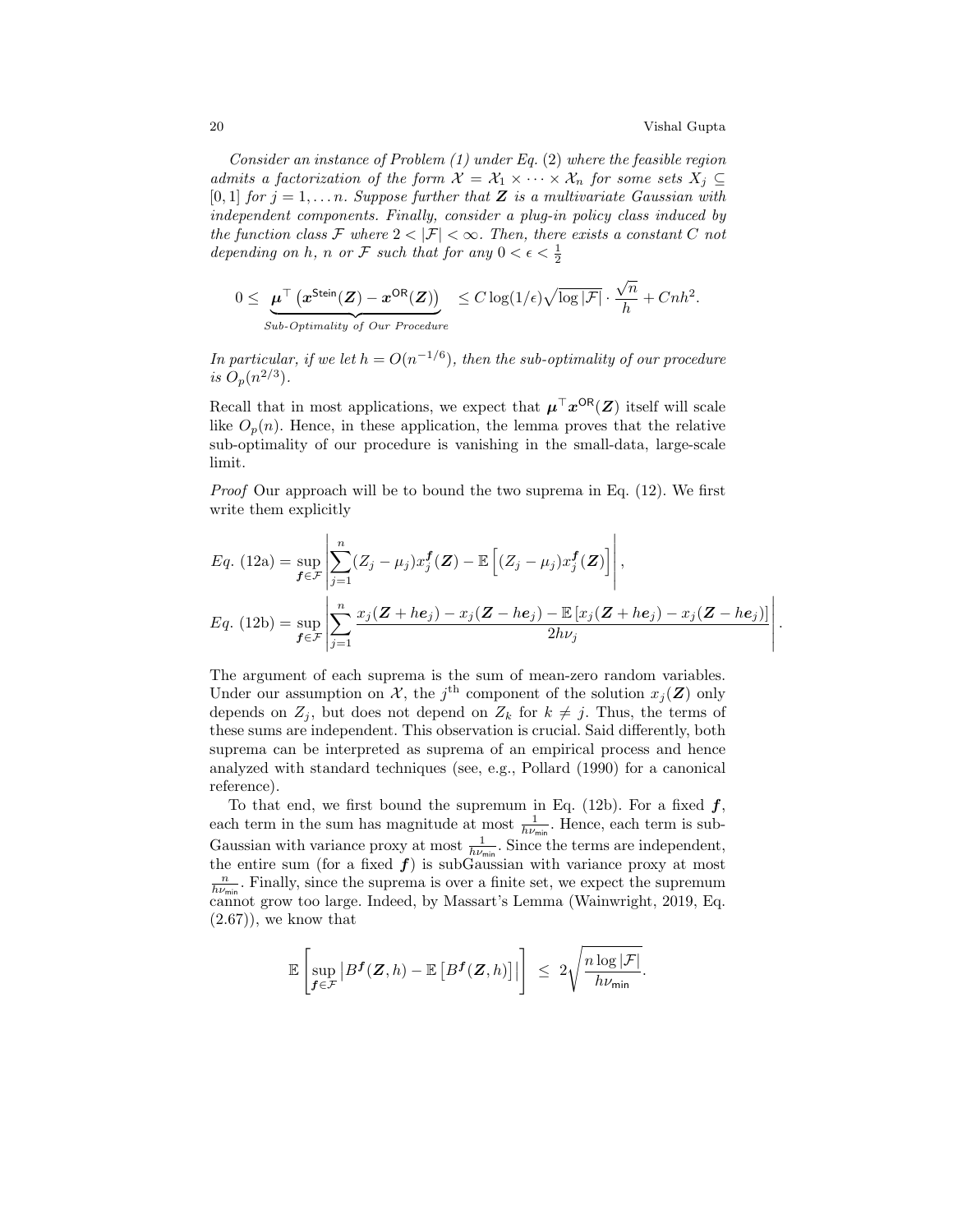To prove a stronger, high-probability bound, we invoke the discussion leading up to (Pollard, 1990, Eq. (7.4)). This discussion shows that there exists a constant  $C_1$  such that with probability at least  $1 - \epsilon/2$ , this supremum is at most  $C_1 \log(1/\epsilon) \sqrt{\frac{n}{h}} \cdot \sqrt{\log |\mathcal{F}|}$ . (See also Theorem A.1 of Gupta et al. (2021) for clarification.)

We now treat the supremum in Eq. (12a). Intuitively, the analysis is similar but it is more tedious to establish that each term of the sum is subGaussian. Instead we invoke a generic result from empirical process theory that encapsulates the relevant argument. Specifically, note that  $|(Z_j - \mu_j)x_j^{\{f\}}(Z)| \le$  $|Z_j - \mu_j|$ . Hence the vector  $|\mathbf{Z} - \boldsymbol{\mu}|$  with  $j^{\text{th}}$  component  $|Z_j - \mu_j|$  is an envelope for the process. Moreover, by Lemma A.1, Part (iv) of Gupta and Rusmevichientong (2021), the Orlicz norm<sup>2</sup>  $\| \| |Z - \mu| \|_2 \|_{\Psi}$  is at most  $\sqrt{\frac{2n}{\nu_{\min}}}.$ Hence, by Theorem A.1 of Gupta et al. (2021), there exists a constant  $C_2$  such that with probability at least  $1 - \epsilon/2$ , the Eq. (12a) is at most  $C_2 \log(1/\epsilon) \sqrt{n \log |\mathcal{F}|}.$ 

Combining both bounds and collecting constants proves the theorem.  $\Box$ 

Theorem 0.6 already highlights the aforementioned tradeoff with h. As we let  $h \to 0$ , the error due to misestimating the bias vanishes, but the stochastic error stemming from Eq. (12b) blows up.

Using fairly standard machinery from empirical process theory, it is straightforward to generalize Theorem 0.6 to the setting where  $|\mathcal{F}|$  is infinite, but  $\mathcal F$  has finite metric entropy. We refer the interested reader to Pollard (1990). Similarly, our analysis of the two suprema above only required that the components  $Z_i$  were subGaussian and independent. Hence, by leveraging the more general form of Theorem 0.5 in Gupta and Rusmevichientong  $(2021)$ , one can also easily generalize Theorem 0.6 to the case where  $\boldsymbol{Z}$  is only approximately Gaussian.

Unfortunately, for more interesting optimization problems where  $X$  does not factorize, the proof of Theorem 0.6 breaks down. The issue is that even for a fixed  $f$ , the terms of the sums composing the suprema are not independent because  $x_j^{\{f\}}(Z)$  potentially depends on the entire vector Z. The nature of this dependence hinges on the structure of  $X$  in Problem (1) in a potentially complex way.

Nonetheless, Theorem 0.6 provides a blueprint for how one might analyze these cases. Namely,

- i) Use the structure of  $\mathcal X$  to argue that the terms  $x_j^{\mathbf f}(Z_j)$  are only "weaklydependent" across  $j$ . More precisely, we must argue that the sums inside the suprema of Eq. (12) each concentrate at a rate  $o_p(n)$  for a fixed  $f \in \mathcal{F}$ .
- ii) Use empirical process theory to bound each of the suprema with these weakly dependent sums in terms of the "size" of  $\mathcal F$ , i.e., either its cardinality  $|\mathcal{F}|$  or its metric entropy.

<sup>2</sup> See footnote 1 for details on the Orlicz-norm.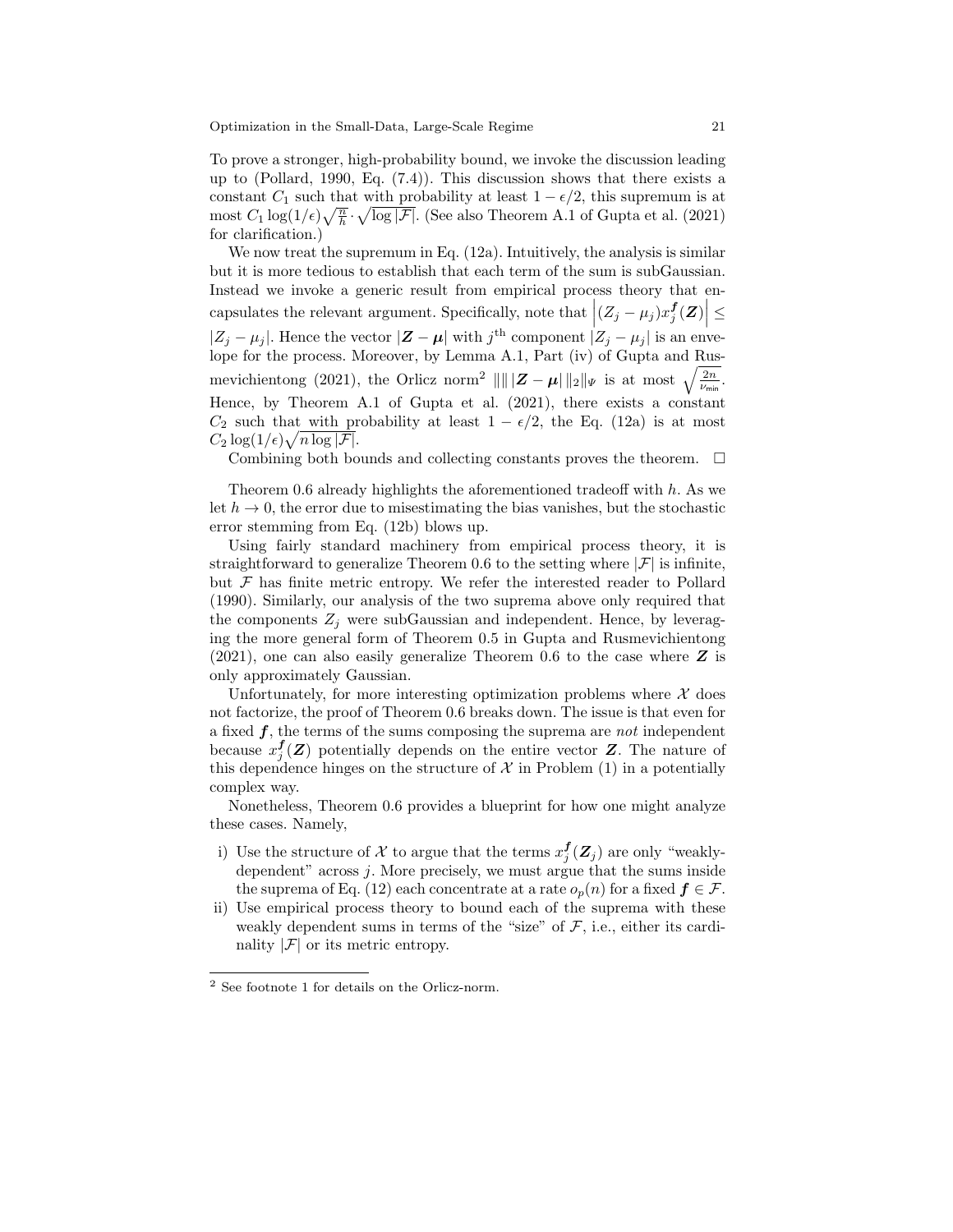Although not trivial, this blueprint underlies the more advanced results in Gupta and Rusmevichientong (2021). Indeed, therein the authors consider the special case where X is polyhedral of the special form  $\{x \in [0,1]^n : Ax \leq \emptyset\}$ **b**n, where  $A \in \mathbb{R}^{m \times n}$ . When  $m \ll n$ , the authors use a duality argument to show that the relevant terms of the sum are not too dependent, and hence the above program goes through as described. For a different debiasing procedure, Gupta et al. (2021) also follows a similar blueprint for problems that suitably decouple after fixing a small number of decision variables or removing a small number of constraints. Summarizing these results is beyond the scope of this chapter.

# 3.3 Stein Correction in the Large-Sample Regime

Interestingly, although we motivated  $x^{\text{Stein}}(Z)$  by the need for debiasing in the small-data, large-scale regime, this policy has excellent performance in the large-sample regime, as well:

# Theorem 0.7 (Stein Correction Achieves Full-Information in Large Sample Regime)

Consider an instance of Problem (1) under Eq. (2) such that  $\mathcal{X} \subseteq [0,1]^n$ . Suppose there exists  $f_{\text{SAA}} \in \mathcal{F}$  such that  $x^{f_{\text{SAA}}}(\mathbf{Z}) = x^{SAA}(\mathbf{Z})$ . Then,

$$
0 \leq \underbrace{\mathbb{E}\left[\mu^{\top}(x^{\text{Stein}}(Z) - x^*)\right]}_{Expected \ Sub-Optimality \ to \ Full-Info.} \leq \frac{1}{h\nu_{\min}} + \frac{2n}{\sqrt{\nu_{\min}}}.
$$

The result should be compared to Theorem 0.1. Indeed, the Stein Correction adds at most  $\frac{1}{h\nu_{\min}}$  to the expected error compared to SAA. Moreover, in the large-sample limit,  $\nu_{\min} \to 0$ , so this term is neglibly small compared to the SAA error. In other words, the Stein Correction enjoys performance comparable to the SAA performance in the large-sample regime.

*Proof* The first inequality follows from the definition of  $x^*$  in Problem (1). Let  $f_{Stein} \in \mathcal{F}$  be the optimizer of Problem (10).

Then write

$$
\begin{array}{ll} \mu^\top(x^{\text{Stein}}(Z)-x^*) & = & (\mu-Z)^\top x^{\text{Stein}}(Z)+Z^\top(x^{\text{Stein}}(Z)-x^{\text{SAA}}(Z)) \\ & & + Z^\top(x^{\text{SAA}}(Z)-x^*)+(Z-\mu)^\top x^*. \end{array}
$$

By optimality of  $x^{SAA}(Z)$  in Problem (3), the third term above is nonpositive. We can use the Cauchy-Schwarz inequality to upper bound the first and last term by  $||Z - \mu||_1$  since  $x^*, x^{\text{Stein}}(Z) \in \mathcal{X} \subseteq [0, 1]^n$ . Thus,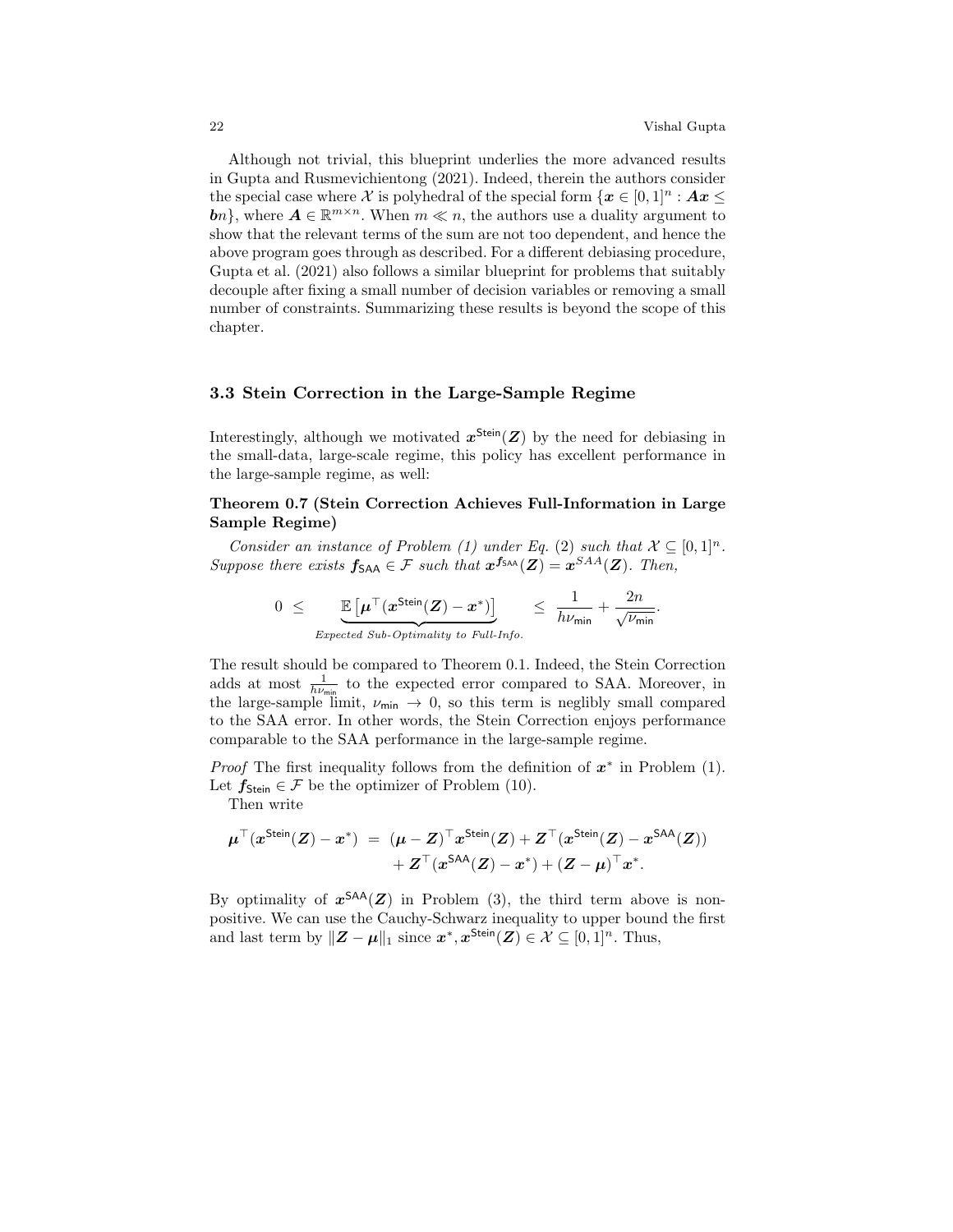$$
\begin{aligned} \boldsymbol{\mu}^\top (\boldsymbol{x}^{\mathsf{Stein}}(\boldsymbol{Z})-\boldsymbol{x}^*) \;\leq\; &2\|\boldsymbol{Z}-\boldsymbol{\mu}\|_1+\boldsymbol{Z}^\top (\boldsymbol{x}^{\mathsf{Stein}}(\boldsymbol{Z})-\boldsymbol{x}^{\mathsf{SAA}}(\boldsymbol{Z})). \\ & = \;2\|\boldsymbol{Z}-\boldsymbol{\mu}\|_1 + B^{f_{\mathsf{Stein}}}(\boldsymbol{Z},h) - B^{f_{\mathsf{SAA}}}(\boldsymbol{Z},h) \\ & + \; \boldsymbol{Z}^\top \boldsymbol{x}^{\mathsf{Stein}}(\boldsymbol{Z}) - B^{f_{\mathsf{Stein}}}(\boldsymbol{Z},h) - \boldsymbol{Z}^\top \boldsymbol{x}^{\mathsf{SAA}}(\boldsymbol{Z})) + B^{f_{\mathsf{SAA}}}(\boldsymbol{Z},h). \end{aligned}
$$

By the optimality of  $f_{\text{Stein}}$  in Problem (10), the last line of the last inequality is non-positive. Moreover,  $\sup_{f \in \mathcal{F}} |B^f(Z, h)| \leq \frac{1}{2h\nu_{\min}}$  by construction. Combining shows

$$
\mu^{\top}(x^{\text{Stein}}(Z) - x^*) \ \leq \ 2\|Z - \mu\|_1 + \frac{1}{h\nu_{\min}}.
$$

To complete the proof, take expectations of both sides and observe that by Jensen's inequality,

$$
\mathbb{E}[\|\mathbf{Z} - \boldsymbol{\mu}\|_1] = \sum_{j=1}^n \mathbb{E}[|Z_j - \mu_j|] \le \sum_{j=1}^n \sqrt{\mathbb{E}[(Z_j - \mu_j)^2]} = \sum_{j=1}^n \frac{1}{\sqrt{\nu_j}} \le \frac{n}{\sqrt{\nu_{\min}}}.
$$

Substituting above completes the proof.  $\Box$ 

Theorem 0.7 is a heartening result! It shows that it is possible to design algorithms with provably good performance in both large-sample and smalldata, large-scale regimes.

# 3.4 Open Questions

The debiasing approach to optimization in the small-data, large-scale regime still nascent. At time of writing there are a number of exciting open questions. For what kinds of optimization problems might we expect that the components of the solution  $x_j^f(Z)$  are only weakly-dependent? Is this weakdependence strictly necessary in order to construct provably good procedures, or is it an artifact of our analysis?

From a computational perspective, how should we efficiently solve Problem (10)? In general, this problem is discontinuous and non-convex. If the space of functions  $\mathcal F$  is fairly complex, simple enumeration may not be feasible. How then should we identify good policies?

More generally, are there better debiasing schemes than the Stein Correction? Gupta et al. (2021) considers the special case of affine plug-in policies and provides an alternate debiasing scheme that explicitly leverages optimization structure via Danskin's theorem. What are the benefits and drawbacks of these various schemes? Might we design even better schemes for particular, specialized optimization problems in inventory or revenue management? What other approaches beyond debiasing exist to attack problems in this new setting?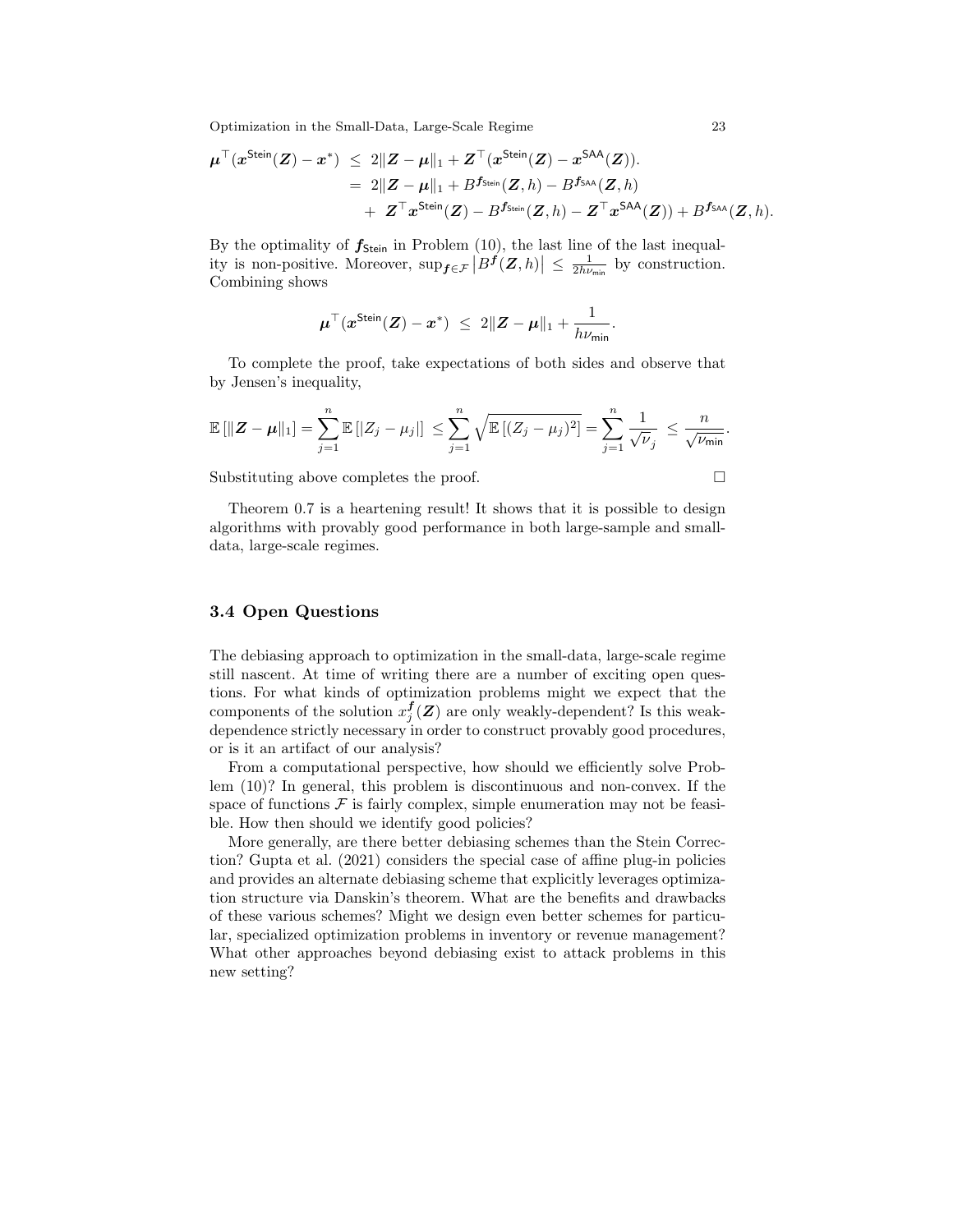# 4 Conclusion

As the degree of personalization and customization increases in operations management and operations research applications, the ubiquity of the smalldata, large-scale regime will only increase. Our goal in this chapter was to highlight some new phenomena that emerge in this regime, and to argue that these new phenomena can dramatically affect our intuition about and the performance of data-driven optimization algorithms for these applications. While developing a comprehensive theory for this regime remains outstanding, we hope that our initial steps will further motivate researchers to develop customized algorithms for these new, exciting applications that explicitly leverage these phenomena.

# References

- Bertsimas D, Tsitsiklis JN (1997) Introduction to Linear Optimization, vol 6. Athena Scientific Belmont, MA
- Dwork C (2008) Differential privacy: A survey of results. In: International Conference on Theory and Applications of Models of Computation, Springer, pp 1–19
- Elmachtoub AN, Grigas P (2021) Smart "predict, then optimize". Management Science
- Gupta V, Kallus N (2021) Data pooling in stochastic optimization. Management Science
- Gupta V, Rusmevichientong P (2021) Small-data, large-scale linear optimization with uncertain objectives. Management Science 67(1):220–241
- Gupta V, Han BR, Kim SH, Paek H (2020) Maximizing intervention effectiveness. Management Science 66(12):5576–5598
- Gupta V, Huang M, Rusmevichientong P (2021) Debiasing in-sample policy performance for small-data, large-scale optimization. arXiv URL https://arxiv.org/abs/2107.12438
- Harper FM, Konstan JA (2015) The movielens datasets: History and context. ACM Transactions on Interactive Intelligent Systems (TIIS) 5(4):1–19
- Liu Y, Li Z (2017) A novel algorithm of low sampling rate gps trajectories on map-matching. EURASIP Journal on Wireless Communications and Networking 2017(1):1–5
- Pollard D (1990) Empirical processes: Theory and applications. In: NSF-CBMS Regional Conference Series in Probability and Statistics, JSTOR, pp i–86
- Rivasplata O (2012) Subgaussian random variables: An expository note. DOI 10.13140/RG.2.2.36288.23040, URL http://www.stat.cmu.edu/ arinaldo/36788/subgaussians.pdf